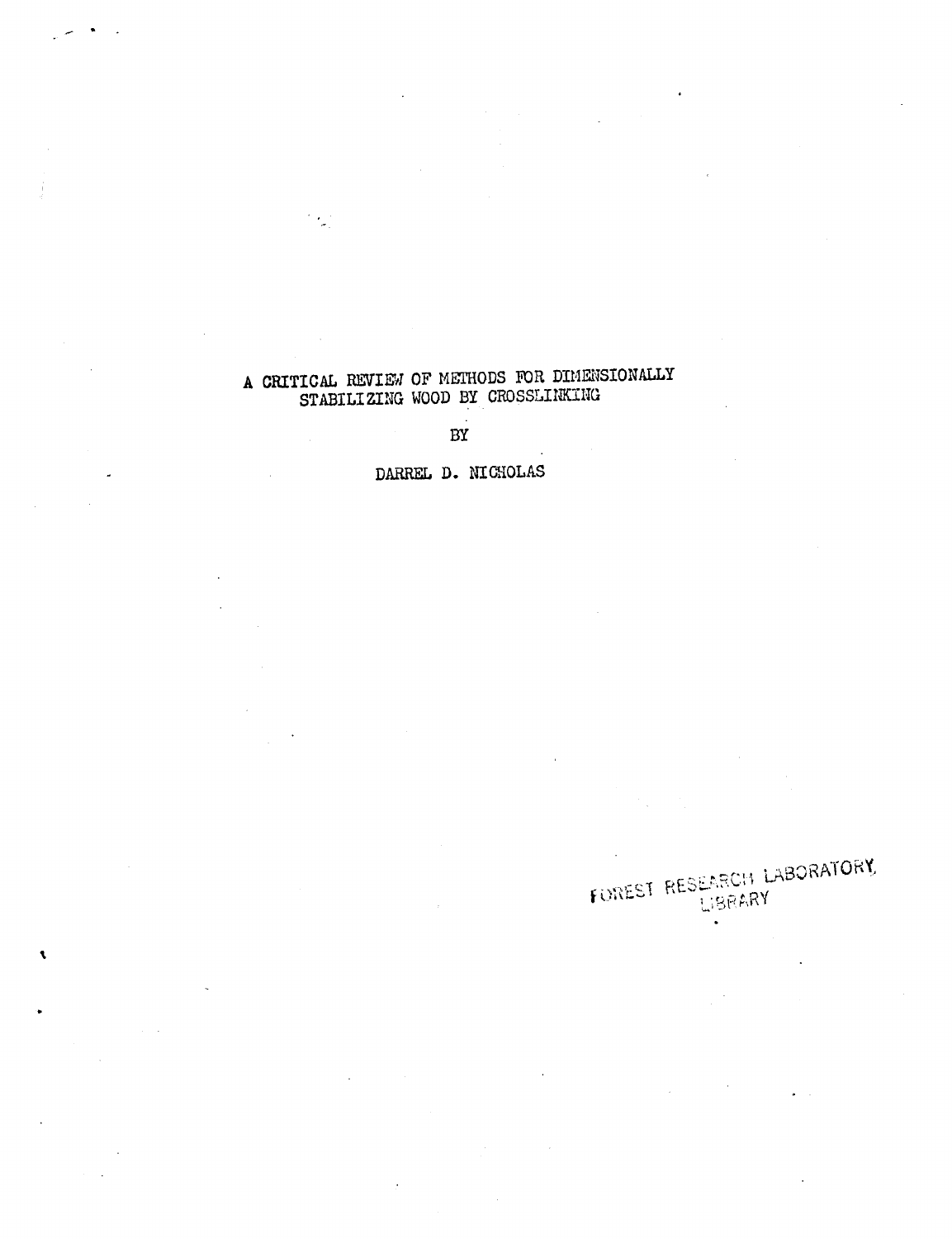## **TNTRODUCTION**

One of the major disadvantages of wood is that it swells and shrinks when water is adsorbed or desorbed below the fiber saturation point. This property causes numerous problems when wood is used as a structural material. Consequently, a considerable amount of research has been conducted on this problem, but has resulted in only a limited degree of success to date. There are several approaches to this problem (1) but this paper will be limited to a discussion of crosslinking by chemical methods. The discussion will include cotton as well as wood, because a great deal of research has been conducted on crosslinking cotton. This information will be of great value in future work on wood. A major emphasis will be placed on reaction mechanisms for the various compounds.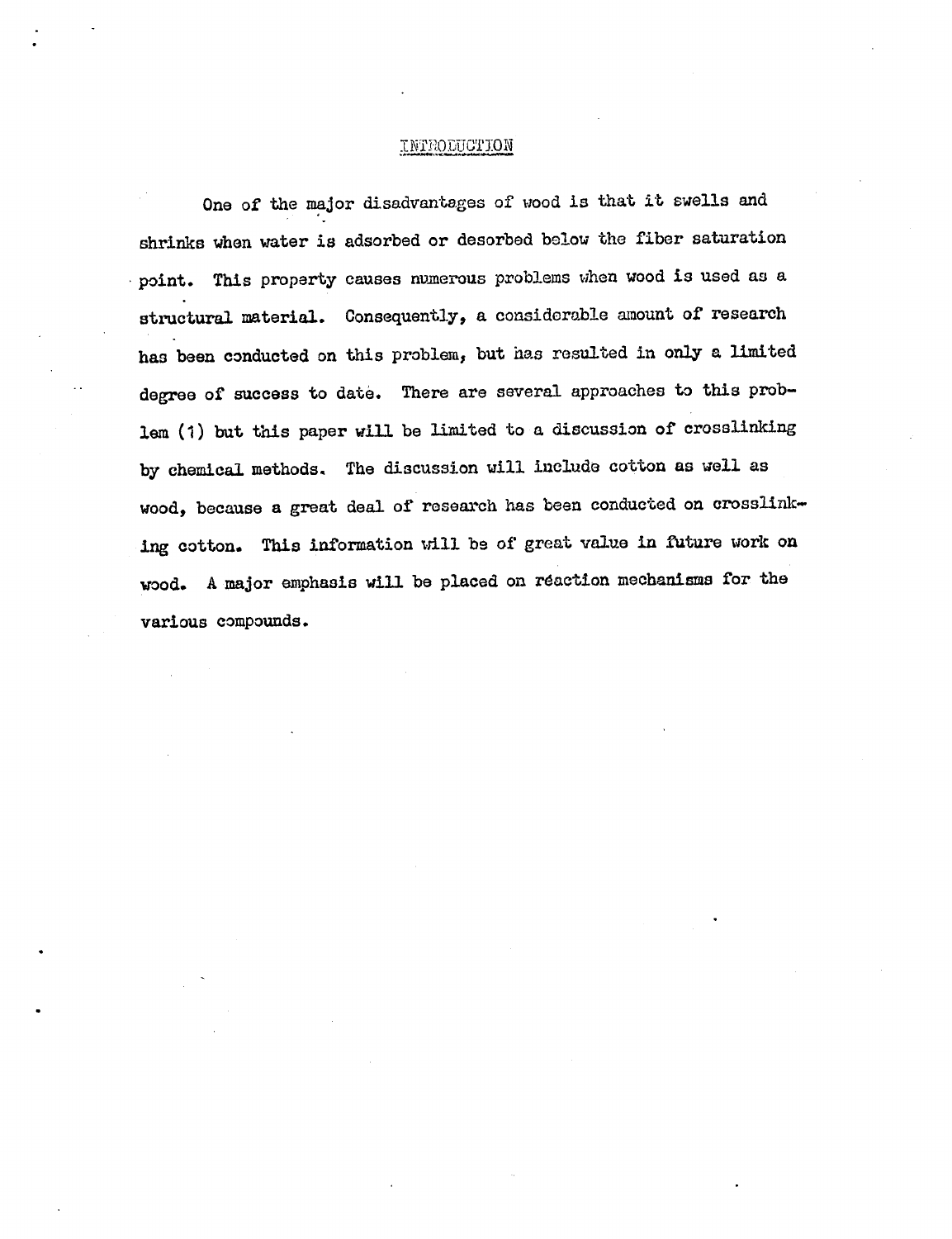## FUNDAMENTALS OF CROSSLINKING

## The Existence of Crosslinks

The existence of crosslinks in wood and cotton treated with polyfunctional chemicals has never been unequivocally established. However, there are a number of experiments which indicate that crosslinks do exist and are responsible for the ensuing dimensional stability. First, it has been shown that a small amount of reactant will produce a high degree of dimensional stability in wood (2) and cotton (3). Secondly, the reaction reduces the amount of swelling rather than the amount of shrinkage in wood (2). Thirdly, it has been shown for formaldehyde treated wood, that the dimensional stability is retained when treated with alkali but completely lost when treated with acid, (2). Since formaldehyde probably involves an ether linkage, which is cleaved by acid but not bases  $(4)$ , this observation suggests a crosslink. Finally, observations of the swelling of treated cotton in cellulose solvents provides information on crosslinking. This technique involves treating the cotton with a crosslinking reagent followed by a 30 minute treatment with 0.5M cupreethylenediamine. The sample is then observed with an optical or electron microscope to determine the amount of swelling. In some cases, (3, 5), treatment with the crosslinking reagent completely inhibits swelling in cupraethylenediamine in contrast to the complete dissolution of untreated material. Different types and length of treatments produces material that swells to different degrees in cupraethylenediamine, presumably indicating different degrees of crosslinking.

2

PETTY RESEARCH LEODERS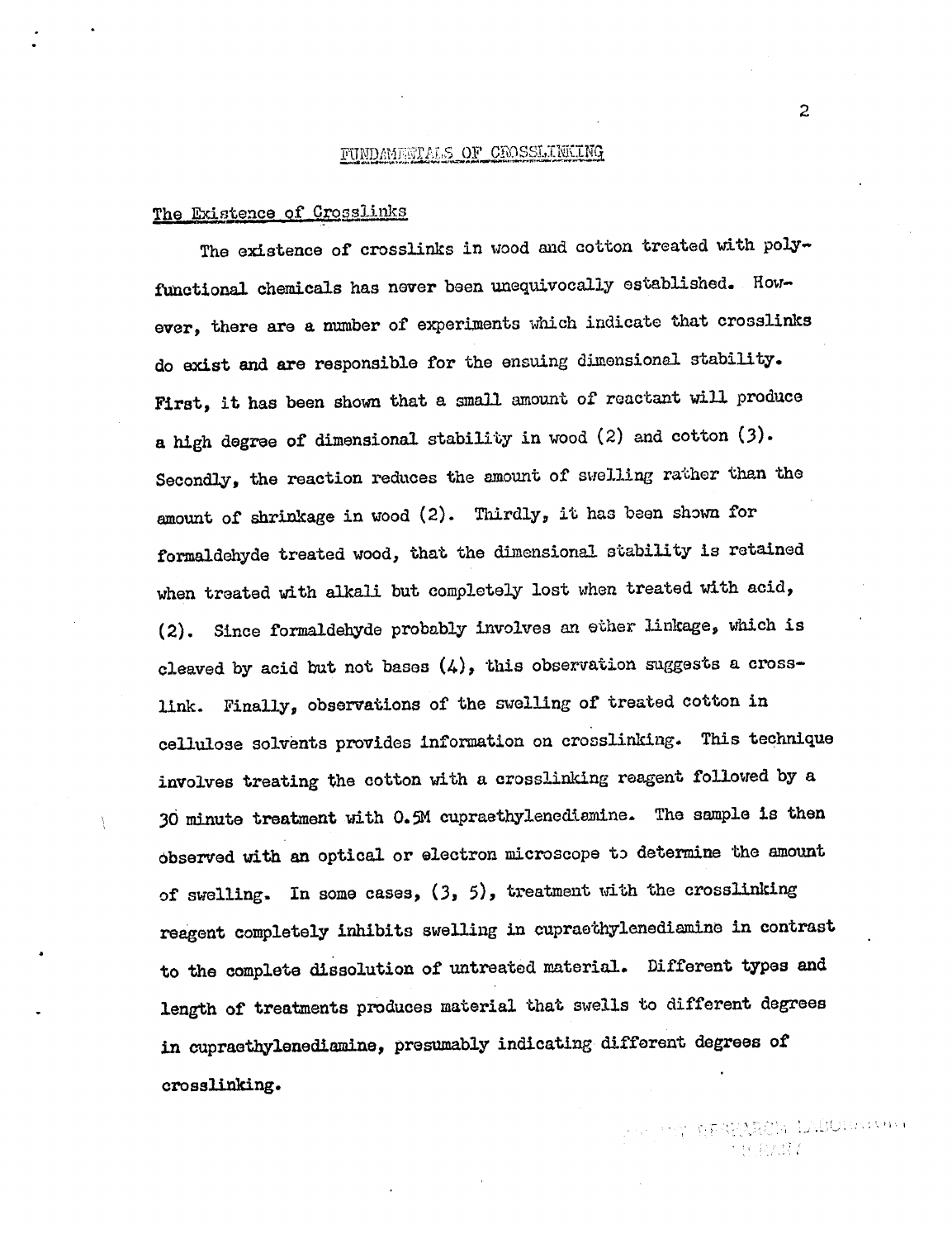## Site of Reaction

Since it appears that crosslinking does occur when cellulosic materials are treated with polyfunctional chemicals, an examination of the possible location of crosslinks is desirable.

Hydroxyl groups would be the most reactive groups in cellulosic materials and are generally considered to be the reaction site. This contention is verified by Steele (6) when he was able to show that the intensity of the infrared hydroxyl peak decreased upon treatment with formaldehyde. There are both primary and secondary hydroxyl groups in cellulose and the relative reactivity of these groups is dependent on the type of treatment (7). Hence, generalization about which hydroxyl reacts is not possible.

In terms of structure, there are three types of crosslinks that could theoretically exist: (a) links between individual cellulose chains, (b) links between microfibrils, and (c) links between groups of microfibrils. It appears that crosslinks at all three of these sites are present in cotton, and possibly in wood. There are several reasons for this conclusion. First, it has been established that the retention of small quantities of crosslinking reagents will drastically change the properties of wood (1) and cotton (8, 12). This relationship would not exist if crosslinking between individual chains were the only reaction. Secondly, the insolubility of crosslinked cellulose in cupraethylenediamine can be explained on the basis of a combination of links between individual chains on the surface of microfibrils and links between microfibrils. The combination of these two links should effective ly hold the system together under conditions which would normally cause disassociation. Finally, it has been shown (9) that certain reactions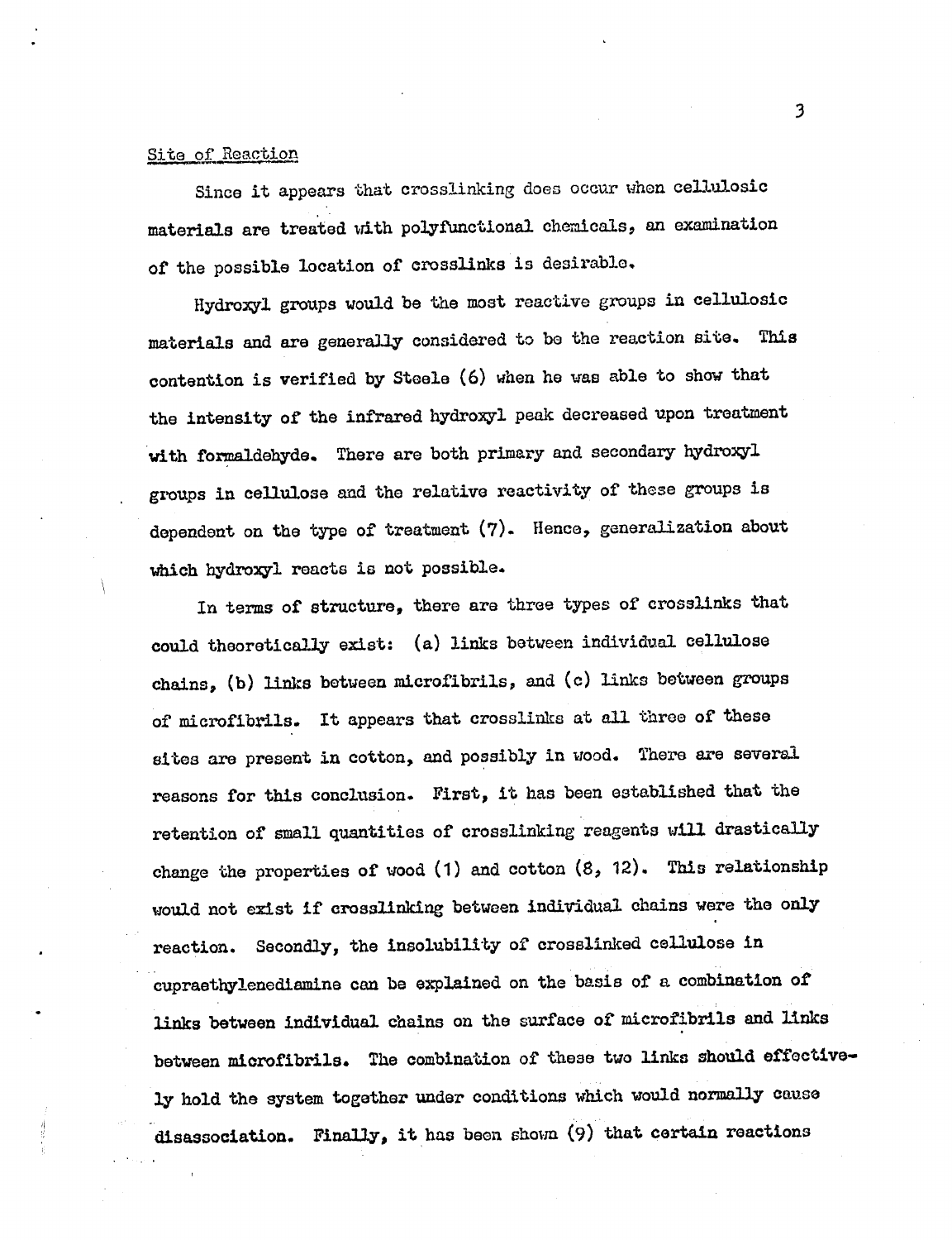with cellulose are concentrated between the lamella of cotton. Hence, one would expect crosslinking reactions to occur between the lamella. However, crosslinking must also occur between the microfibrils within the lamella or dissolution would occur during the cupraethylenediamine treatment. Moreover, the cell walls of wood have also been shown to have a lamella structure (10) so the same phenomena probably exists in wood.

## Effect of Crosslinking Reaction on Strength Properties

The major difficulty encountered in crosslinking cellulose is strength loss. In wood, crosslinking with formaldehyde reduced the toughness to 1/10 that of untreated wood, and greatly reduced the abrasion resistance (11). This extreme strength loss is the reason formaldehyde crosslinked wood is not commercialized. Cotton has been crosslinked by a number of reagents, and the strength loss varies considerably from one reagent to another. However, strength loss in cotton has been minimized sufficiently in most cases to permit commercial application (12). One of the major causes of strength loss in crosslinking treatments is degradation by the catalyst. Most crosslinking reagents require catalysts which are either Lewis acids or bases. In reactions which use acid catalysts, the degradation is caused by hydrolysis of cellulose which can cause appreciable strength loss in both cotton and wood. On the other hand, in base catalyzed reactions the catalyst has no appreciable influence on the strength of cotton (3). Although basic catalysts have not been used for crosslinking wood, one would anticipate strength losses because of the reaction with lignin. However, the degree of strength loss may not be as great as with acid catalysts and research in this area would be desirable.

 $4 \frac{1}{2}$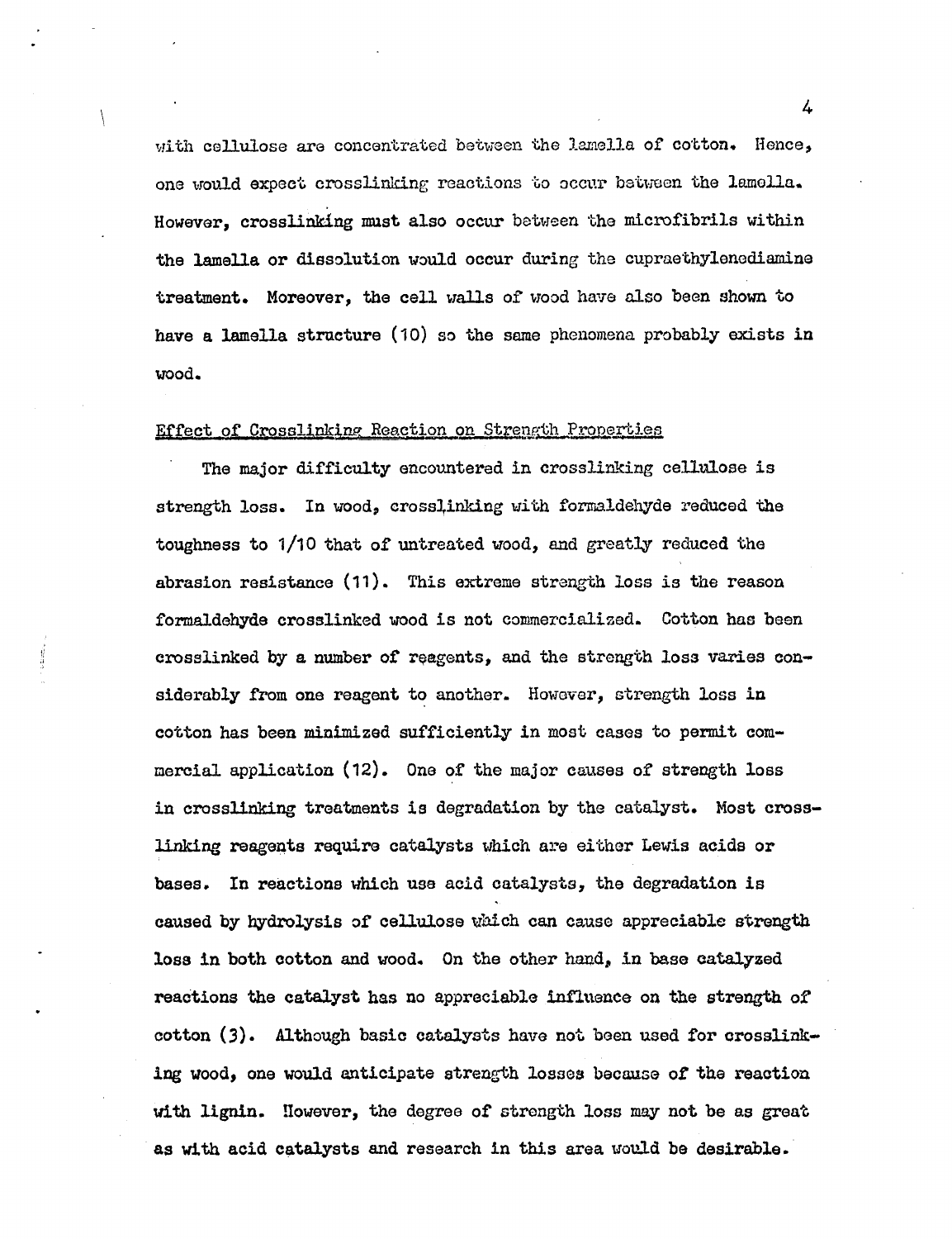Reduction in the number of hydrogen bonds is another possible factor in strength loss (13). This effect depends on the relative number of intramolecular and intermolecular reactions, with the former decreasing and the latter increasing the strength. A decrease in strength would occur only if excessive intramolecular reactions occurred. Furthermore, the effect depends on the hydrogen bonding ability of the reactant which has been demonstrated by monoftnctional reactants. For example, acetylated wood has about the same strength properties as untreated wood (1).

This is in agreement with the above hypothesis because a carbonyl group is present for each hydroxyl group reacted, which can participate in a hydrogen bond as follows:

$$
q_{1} + 4 - 1 = 0
$$
  
Cell-O-C-CH<sub>s</sub>

Hence, one would not expect any strength loss from this reaction. Another example is the cyanoethylation of cotton. This treatment actually increases the strength of cotton which, according to O'Brien (13), is due to the tendency of nitrile groups to form electrontransfer bonds.

There is the possibility that the crosslinks themselves will lower the strength properties of cellulose by making the network more rigid, which gives rise to localized areas of high stress concentration. However, the existence of this factor depends on the material in question. For example, cellulose is stronger in the swollen wet condition than when dry (3). The reason for this is that dry cellulose is hydrogen bonded to such a degree that the strength is reduced below the maximum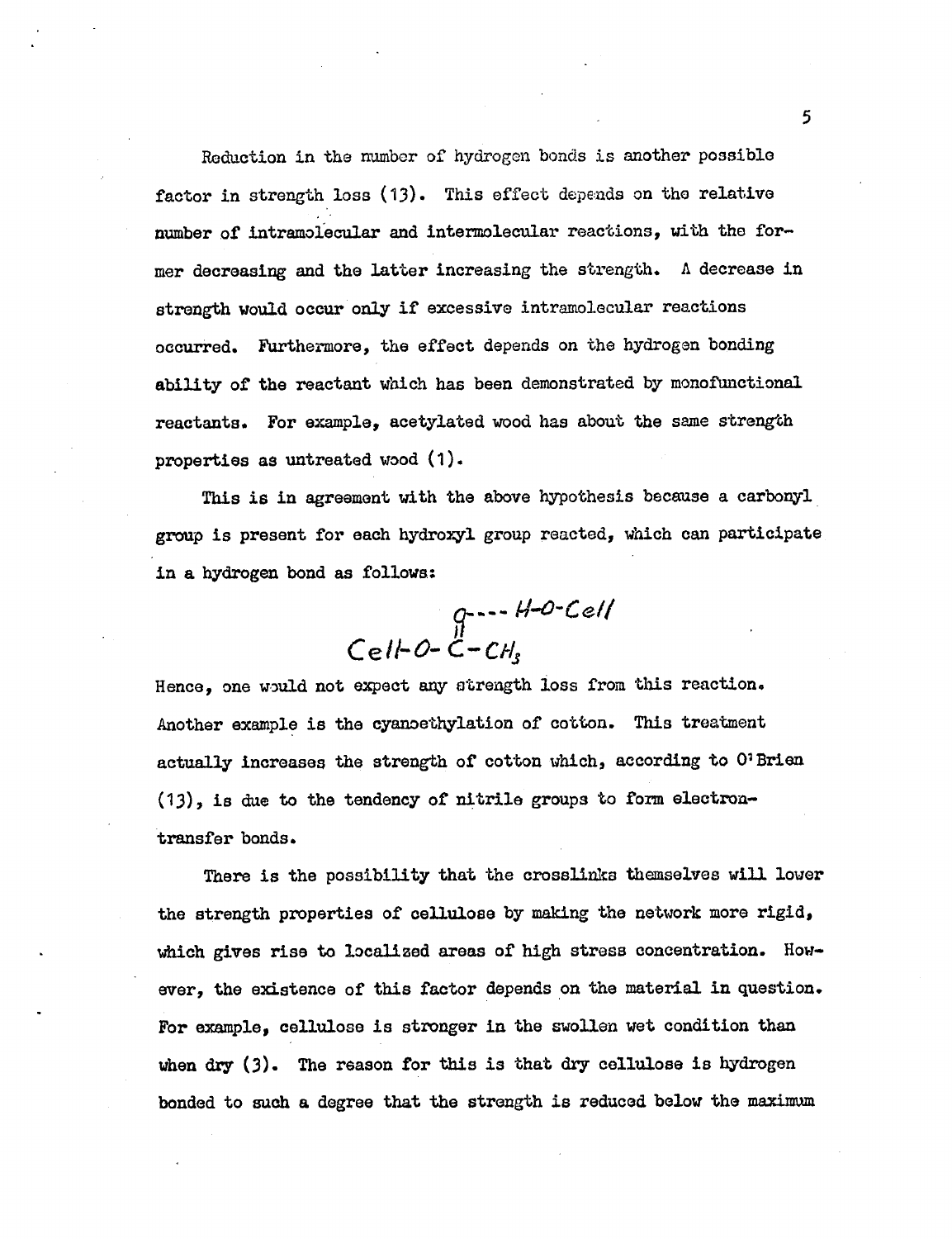by the reduced flexibility (3). When cellulose is swollen in water, the hydroxyl-to-hydroxyl hydrogen bonds are replaced by hydroxyl-towater-to hydroxyl hydrogen bonds, which are more flexible and the strength increases. On the other hand, wood is different because the strength is lower in the swollen wet condition than in the dry condition. This would lead one to postulate that wood is not hydrogenbonded to the same extent as cellulose. Hence, by drying wood more hydrogen bonds are formed and the strength increases. Comparison of these two materials indicates that the strength passes through a maximum as the crosslink density increases. In the dry condition cellulose is beyond the maximum and wood below the maximum. Therefore, one would expect that additional crosslinking by chemicals would decrease the strength of cellulose and could possibly increase the strength of wood. This hypothesis has been fairly well ostablished for cotton cellulose (3), by using the base catalyzed epoxide reaction where the decrease in strength was due to crosslinks. In addition, research with N-methylol compounds (14), indicated that approximately 25 percent of the strength loss was due to crosslinks. On the contrary, there is insufficient evidence to reach any definite conclusions about wood.

One possible method of reducing strength loss during crosslinking is to use softening agents. For example, Arceneaux (20) found that both strength properties and crease recovery were enhanced if the cotton was pretreated with emulsified polyethylene prior to treatment with gaseous formaldehyde. Likewise, other researchers have shown that small quantities of silicones (15) and a number of organic compounds (16) can be applied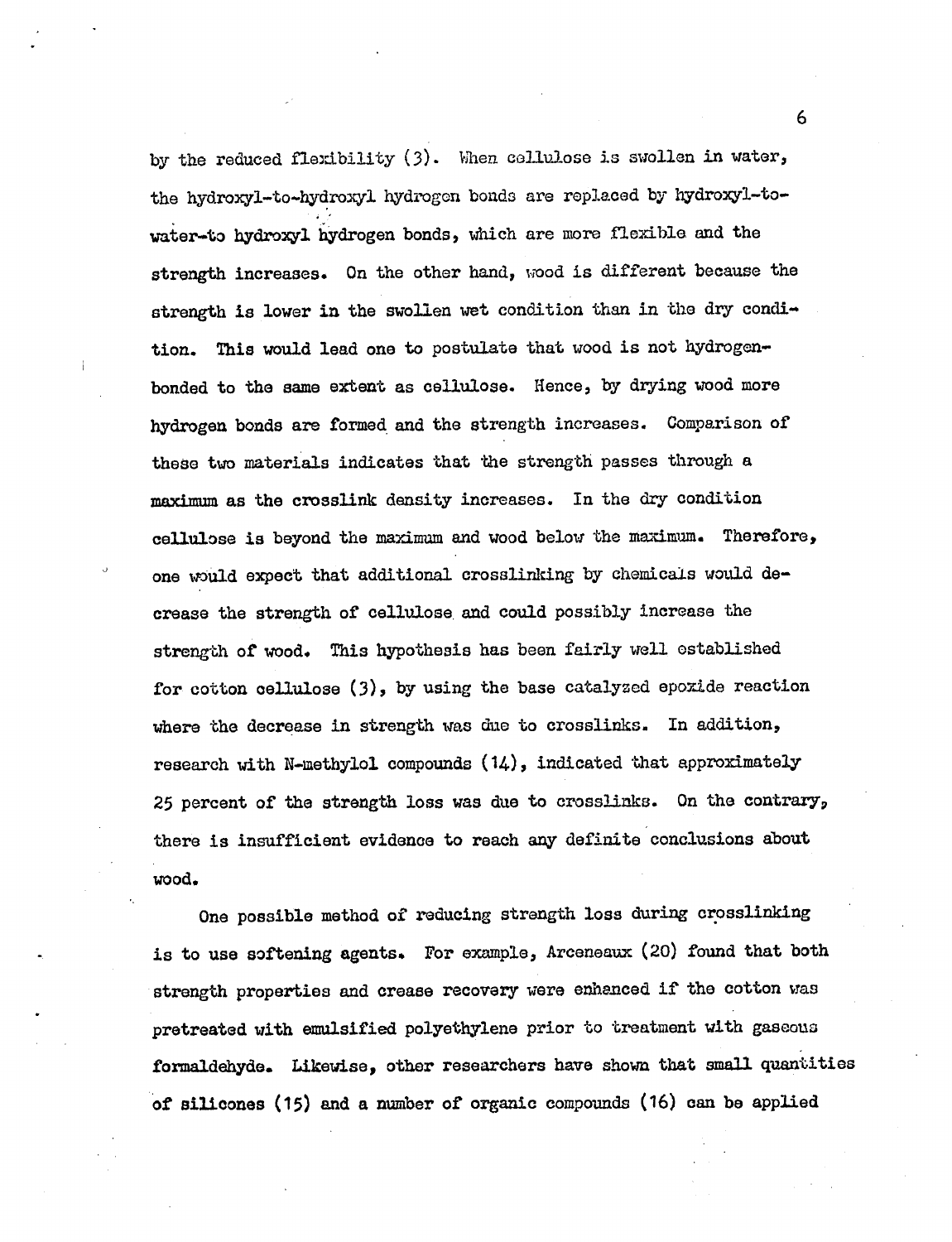during the treatment to improvo strength properties, with greatest improvement in abrasion resistance. Finally, Chipalkatti et al. (17) attempted to develop a crosslinking reagent with a built-in softener. This was accomplished by using 1, 3-dichloro-2-propanol as the backbone with esters of various length substituted at the hydroxyl group. The results were only partially successful, and more work is being done. In general, these methods of reducing strength loss show promise and should be evaluated for wood.

It should be pointed out that the above discussion of strength loss is concerned mainly with reactions within the cell walls. This is sufficient for cotton, but not for wood because wood is composed of numerous tracheids which are bound together by the middle lamella. Consequently the middle lamella is a potential point of weakness and may very well be the weak link in the system during chemical treatments such as crosslinking. Any future research on causes of strength loss during crosslinking certainly should include this factor.

## Relationship Between Crosslinked Cotton and Wood

Although this paper is concerned mainly with crosslinking wood, an examination of the literature indicates that a great deal more work has been done with cotton. This large reservoir of information should aid future research on crosslinking wood. However, the properties required for cotton are different than those for wood. The basic reason for crosslinking wood is to reduce shrinking and swelling while the objective for cotton is to impart wet and dry crease recovery. Retention of strength is desirable for both materials.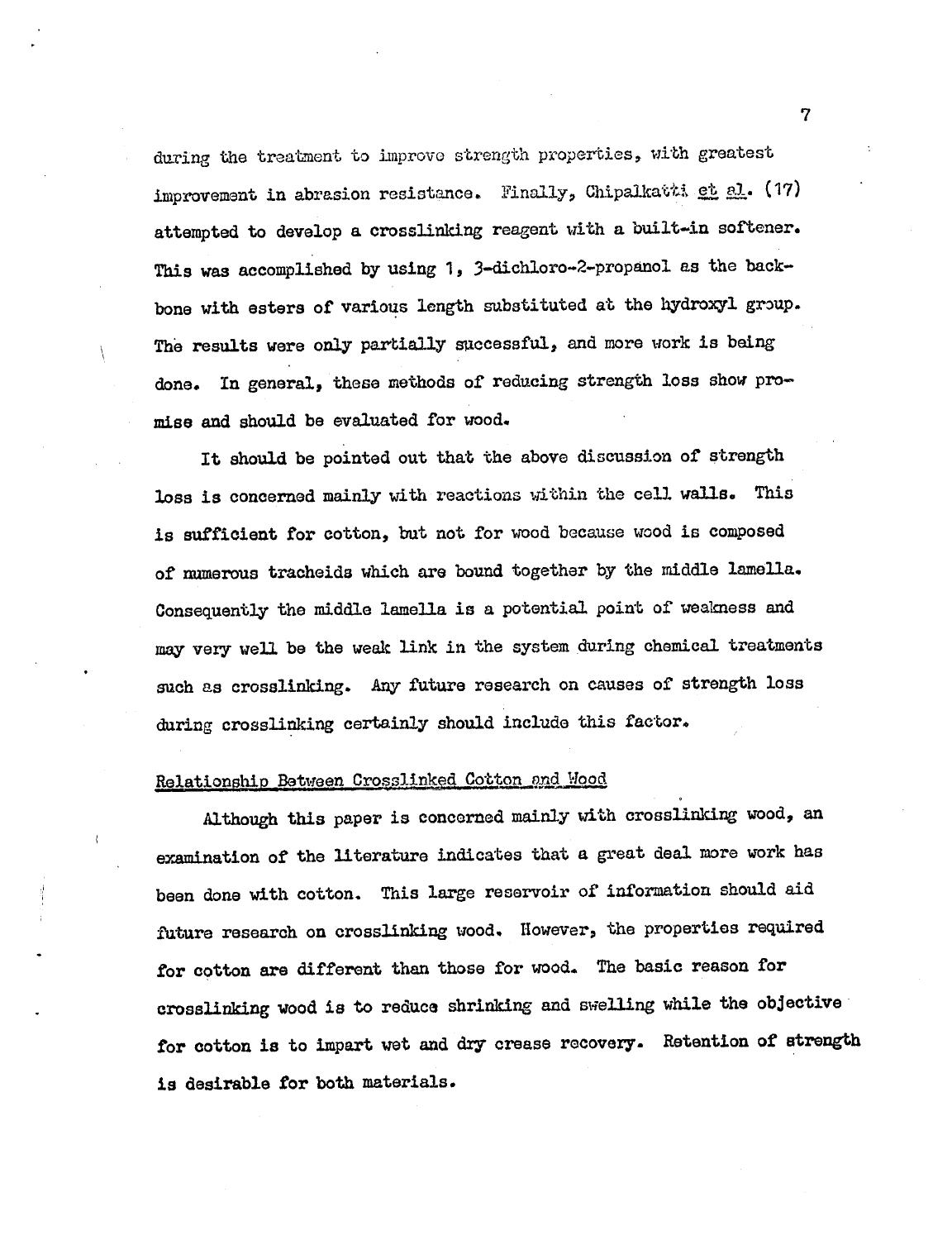In order to utilize the cotton research data, a relationship between crease recovery and dimensional stability is required. Fortunately, such a relationship appears to exist between dry crease recovery and dimensional stability. There are four factors which support this contention. First, it was shown previously in this paper that crosslinking is the basic requirement for improving dimensional stability. Research indicates that improvement of dry crease recovery is also related to crosslinking (12). Secondly, improvement of dry crease recovery in cotton and dimensional stability in wood both result in a decrease in moisture regain of the materials under a given relative humidity (5, 8, 18, 19). Thirdly, the amount of swelling of crosslinked cotton in cupraethylenediamine is related to the degree of dry crease recovery (5). Finally, both the amount of dimensional stability in wood and the extent of dry crease recovery in cotton imparted by crosslinking depend on the degree of swelling of the material at the time of treatment (12).

The remainder of this paper will cover a review of the various reagents which have been used to crosslink cotton and wood. Emphasis will be placed on reaction mechanisms which have been treated only lightly in the majority of the literature, This neglect is understandable since in most cases insufficient experimental data is available to support proposed mechanisms. However, the author feels that it is desirable to introduce reaction mechanisms because they are required if one is to fully understand the reactions. Furthermore, they suggest areas for future research.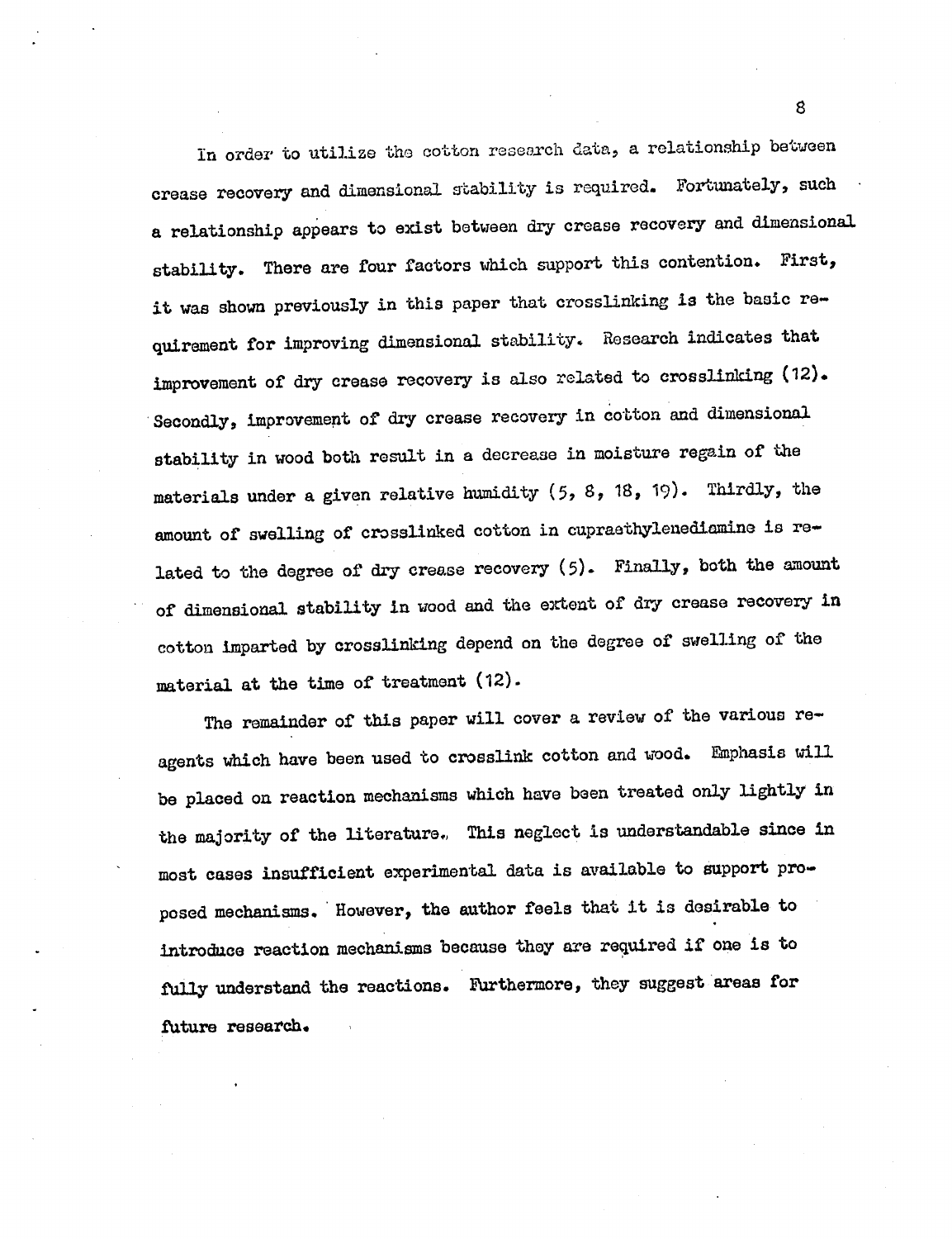## FORMAL DEHYDE

The reaction of formaldehyde with cellulose has been extensively studied for many years (8). The main reason for this extensive work is that formaldehyde is inexpensive, efficient, and durable (8). However, it does have weaknesses which include extessive strength loss and lack of reproducibility. Nevertheless, it appears that these problems have been overcome, which will permit its use in the finishing of cotton (8). The initial research with wood indivates that extensive strength losses must be overcome before it can be uved for dimensional stabilization of this material (2, 11).

From the research conducted, it appears that formaldehyde crosslinks both cotton (6) and wood (2). In terms of crosslinking, there are two possible products (6): (a) methylene ether  $-$ - Cell-O-CH<sub>2</sub>-O-Cell, and (b) polyoxymethylene ether -- Cell- $(OCH_2)$ n-0- $O$ - $O$ ell. Proposed mechanisms for these acid catalyzed reactions are as follows:

Metholene ether:

(a)  $H - \overline{\mathcal{E}} - H \xrightarrow{\mu \rho} H \xrightarrow{\mathcal{C}} H \xrightarrow{\mu \rho} \underline{\mathcal{C}} \underline{e} = - \sum_{i=1}^d C_i + \sum_{i=1}^d C_i$  $-$ *O* $U$ e  $C$   $6$ 

(b) Cell-0- $cH_2 = \frac{H^2}{2}$  Cell-0- $cH_2 = \frac{H^2D-CcH}{2}$  $\mathcal{L}^{\prime\prime}$ 

 $H_2O$  + Cell-O-CH<sub>2</sub>-Q-Cell  $\frac{-H^{0}}{2}$  Cell-O-CH<sub>2</sub>-O-Cell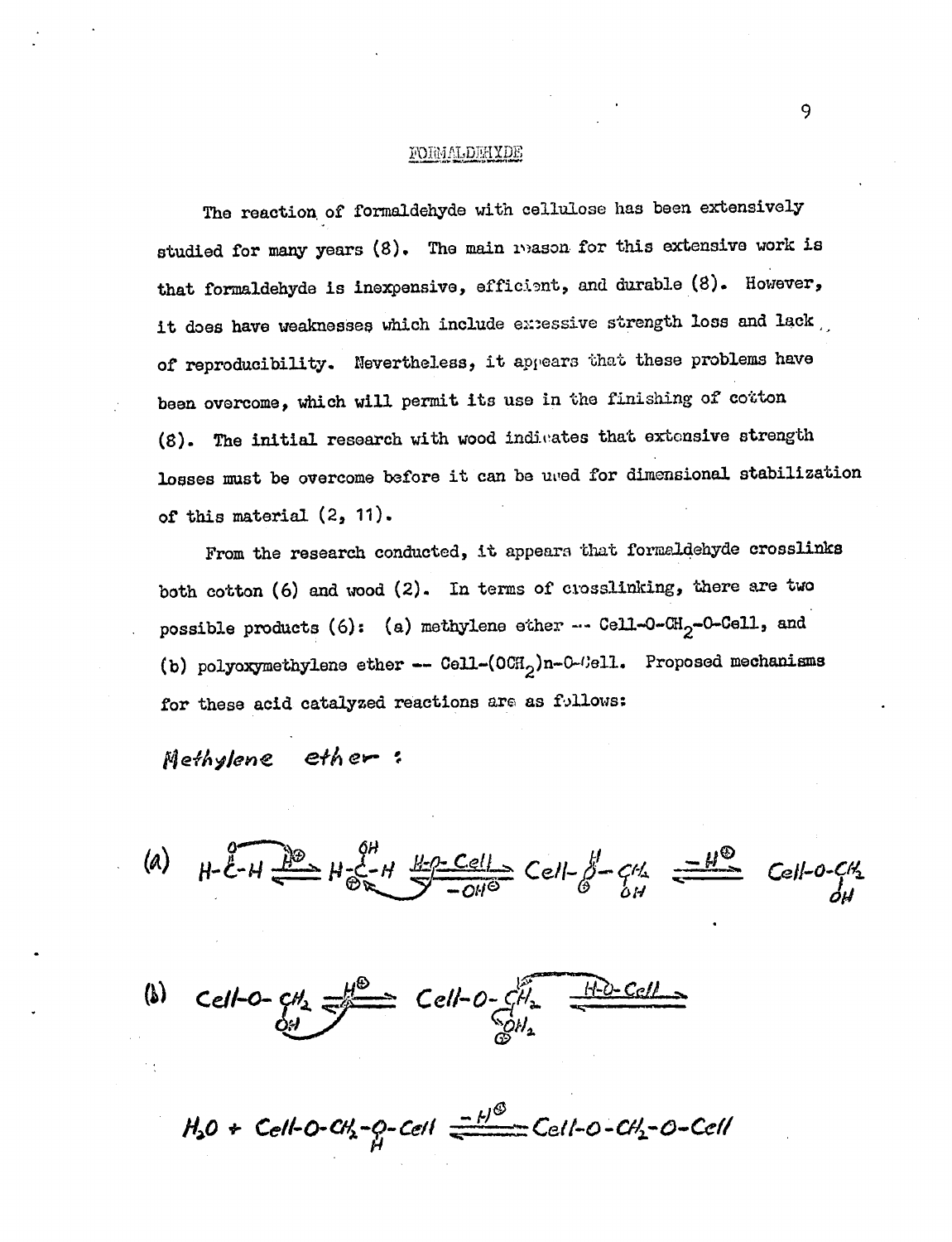Polyoxymethylene ether:

 $\overset{(a)}{\sim}$  H-C-H  $\overset{f^2\rightarrow\bullet}{\longrightarrow}$  H- $\xi$ -H  $\overset{B^2D^2\text{-}Cell}{\longrightarrow}$  Cell- $\overset{g}{\circ}$ -CH<sub>2</sub>

 $Cell-O-CH<sub>2</sub>-OH$ 

 $^{(6)}$  Celto-CH<sub>2</sub>-OH  $\frac{200}{2000}$  Celto-CH  $\mathcal{P}_{\mathcal{H}}$ CelitoPcivz Ce144-0.' Ce-/a.\*-  $604$  $\Theta_{\mu\nu}$ 

 $(C)$   $C_2$ <sup> $l_1$ </sup>  $Cell$ -0- $CH_2$ -0- $CH_2 \xrightarrow{t_{1}+t_{2}-t_{3}}$  - $\frac{Q}{H}$ 14.  $\omega$  of  $\mu$  $Cell$ - $[OCH_2J_n]$ 

(d) Cell-(OCH)<sup>®</sup> <u>H-O-Cell</u> Cell-(OCH<sub>2</sub>)<sub>n</sub>-O-Cell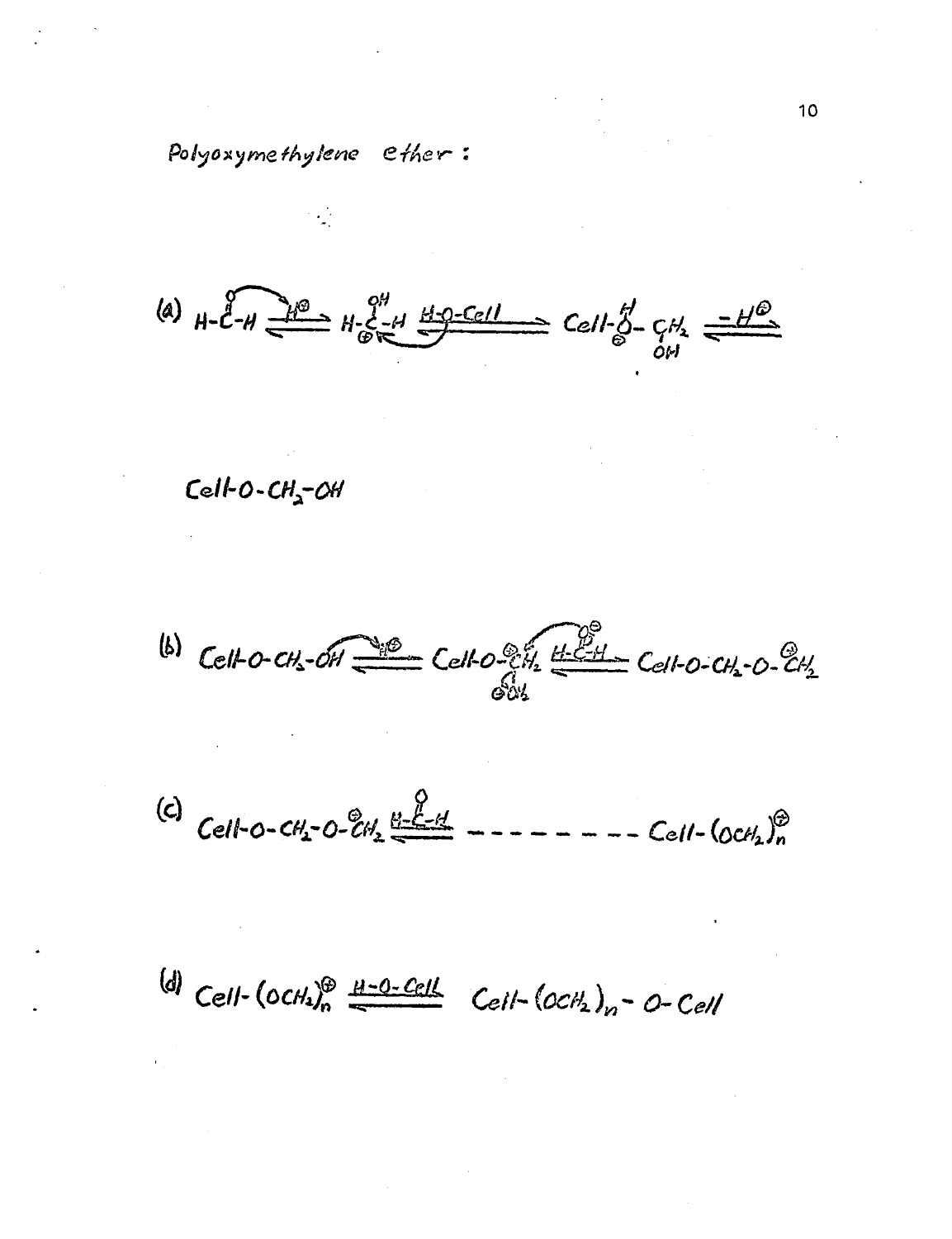From the work by Areeneaux (20) it appears that the cellulose formaldehyde reaction is reversible. The rate of the reverse reaction is dependent on temperature and is accelerated between the range of approximately 40 to 65°C. Consequently, the rate of crease recovery angle and combined formaldehyde content increases with increasing temperature up to a maximum at about  $40^{\circ}$ C., then decreases to a minimum at about 65°C., after which they increase again. It also appears that the catalyst concentration has an influence on the crease recovery angle and combined formaldehyde over this temperature range. It is not possible to determine whether or not these same temperature effects hold for wood. The only similar experiments conducted with wood (21) were limited to the temperature range from  $65^{\textsf{o}}$  to  $115^{\textsf{o}}$ C. Therefore, it would seem that future work should include this lower temperature range where reduction in strength properties should be smaller.

There appear to be only two kinetic studies concerned with this reaction, and these produced conflicting results. Datye (22) studied the rate of combination of formaldehyde with cellulose using hydrochloric acid as a catalyst, and concluded that the reaction was first order with respect to formaldehyde concentration, and more or less independent of the catalyst concentration. On the other hand, Klein (23) studied the kinetics using magnesium chloride as a catalyst, and concluded that reaction was pseudo-first order with respect to formaldehyde concentration, and dependent on catalyst concentration similar to surface catalysis. Because of these conflicting results and lack of other information, it is impossible to determine whether the reaction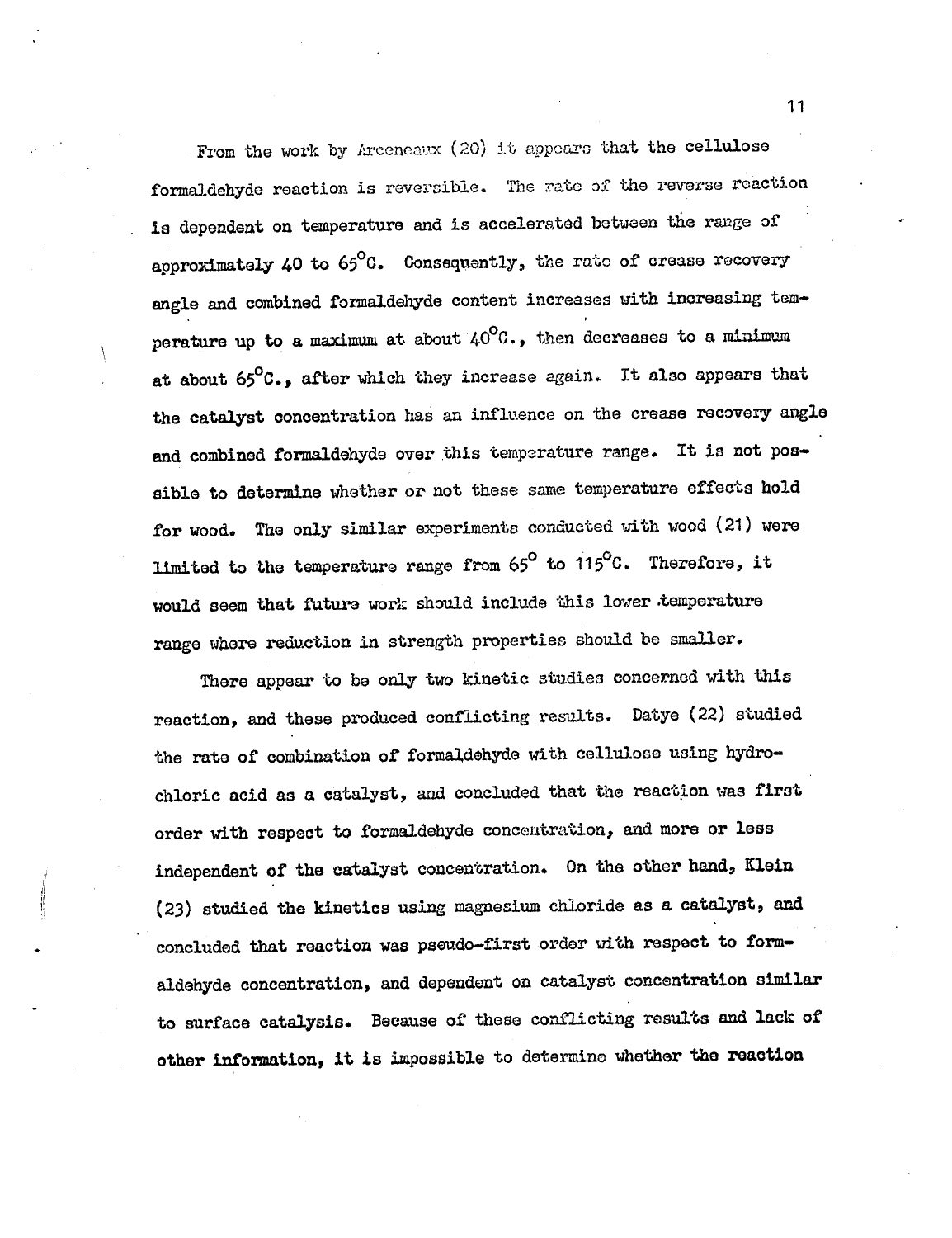proceeds by an Sn1 or Sn2 mechanism; hence, the mechanism proposed above does not necessarily imply either of these mechanisms.

It should be noted that it is extremely difficult to study the kinetics of crosslinking because a good method for determining the extent of reaction is lacking. The above studies used retained formaldehyde as a measure of the extent of reaction and this only impiys a reaction between cellulose and formaldehyde which can occur without crosslinking.

The work by Steele (6) indicates that the methylene ether crosslink is the most likely reaction. In this study, infrared spectroscopy was used to detect loss of hydroxyl groups during the formaldehyde reaction with deacetylated cellulose acetate. Comparison of the formaldehyde retention with the loss in hydroxyl groups indicated that approximately two hydroxyl groups were lost for each molecule of formaldehyde retained. This observation is compatible with the methylene ether linkage but not with the polyoxymethylene ether linkage. In another study, Gruntfest (24) used a direct gravimetric technique to measure formaldehyde retention with cotton and rayon, and concluded that methylene ether linkage is predominate in reactions with low formaldehyde concentration and the polyoxymethylene linkage is predominate in reactions with high formaldehyde concentration. Therefore, it appears that the type of linkage depends on the reaction conditions and suggests that a certain amount of control is possible. This is important because the type of linkage could influence both the treatment costs and physical properties of the product,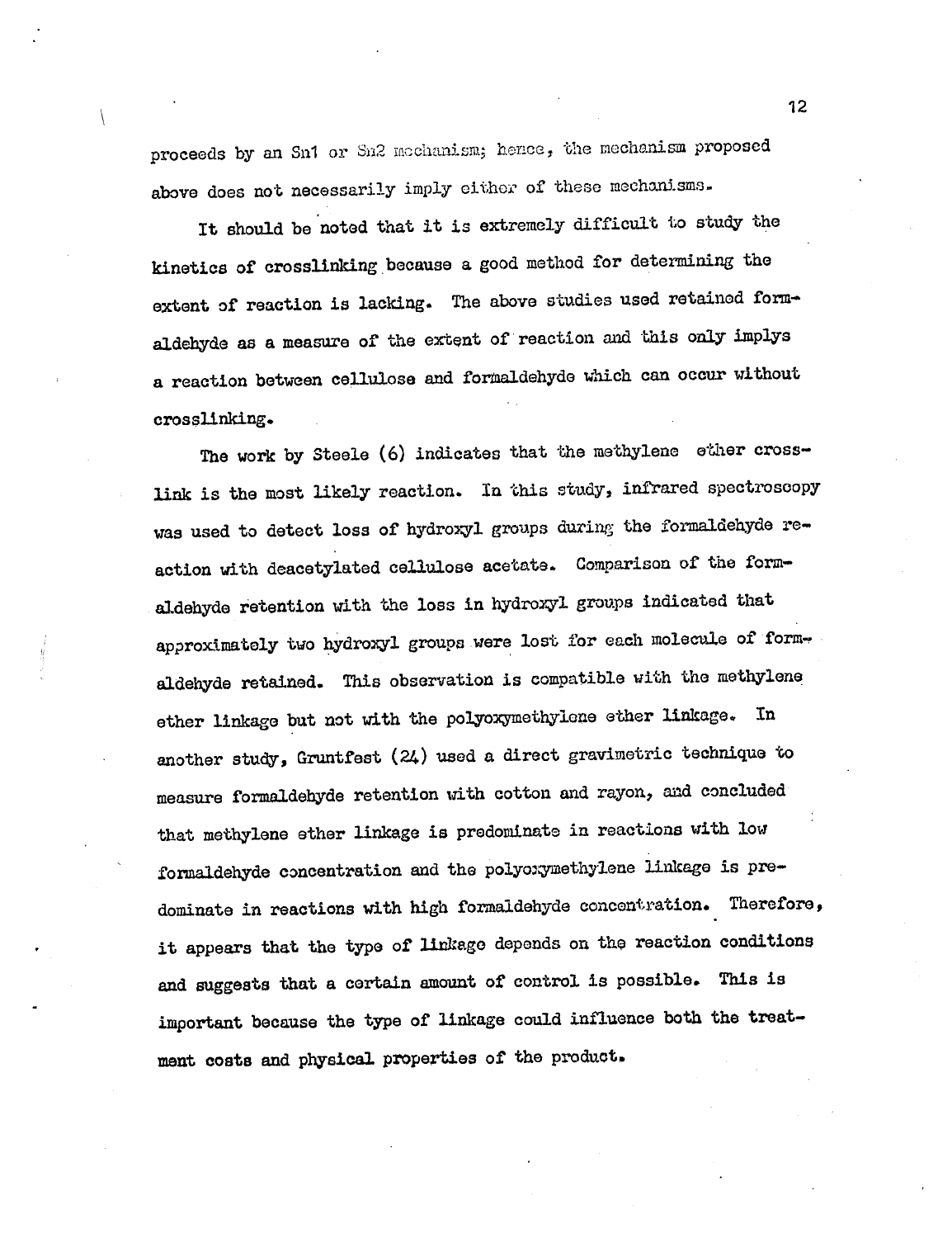## Types of Treatment

The reaction of cellulose with formaldehyde can be carried out either in the gas or aqueous phases. Both of these techniques have been studied and will be reviewed at this time.

Gas Phase Treatment. Both wood (2, 11, 18, 19, 20, 25, 26, 27, 28, 29) and cotton (20, 30) have been successfully crosslinked with gaseous formaldehyde and comparison of the results of these studies are of interest. First of all, it appears that both cotton and wood strength properties are reduced by the formaldehyde treatment. For cotton it has been shown that strength loss is influenced by reaction temperature and catalyst concentration (20). Higher strength properties can be gained by using lower temperatures, but at the expense of reaction rate and crease recovery angle. It appears that in order to obtain high crease recovery angles approximately a 50 percent decrease in breaking strength results (20). The resulting strength properties for wood have been studied only at higher temperatures (2, 11), where strength losses have been extremely high. However, Goto (25) observed that the use of anhydrous hydrogen chloride instead of hydrochloric acid as a catalyst resulted in less coloration of the wood. This would seem to indicate a reduction in the amount of degradation. More work in this area may prove fruitful in the future. With respect to both cotton (20) and wood (2, 11) it has been observed that an increase in wrinkle recovery, or increase in dimensional stability is gained only with a resulting loss in strength properties. Therefore, it would appear that the best one could expect would be to minimize strength loss by using optimum reaction conditions.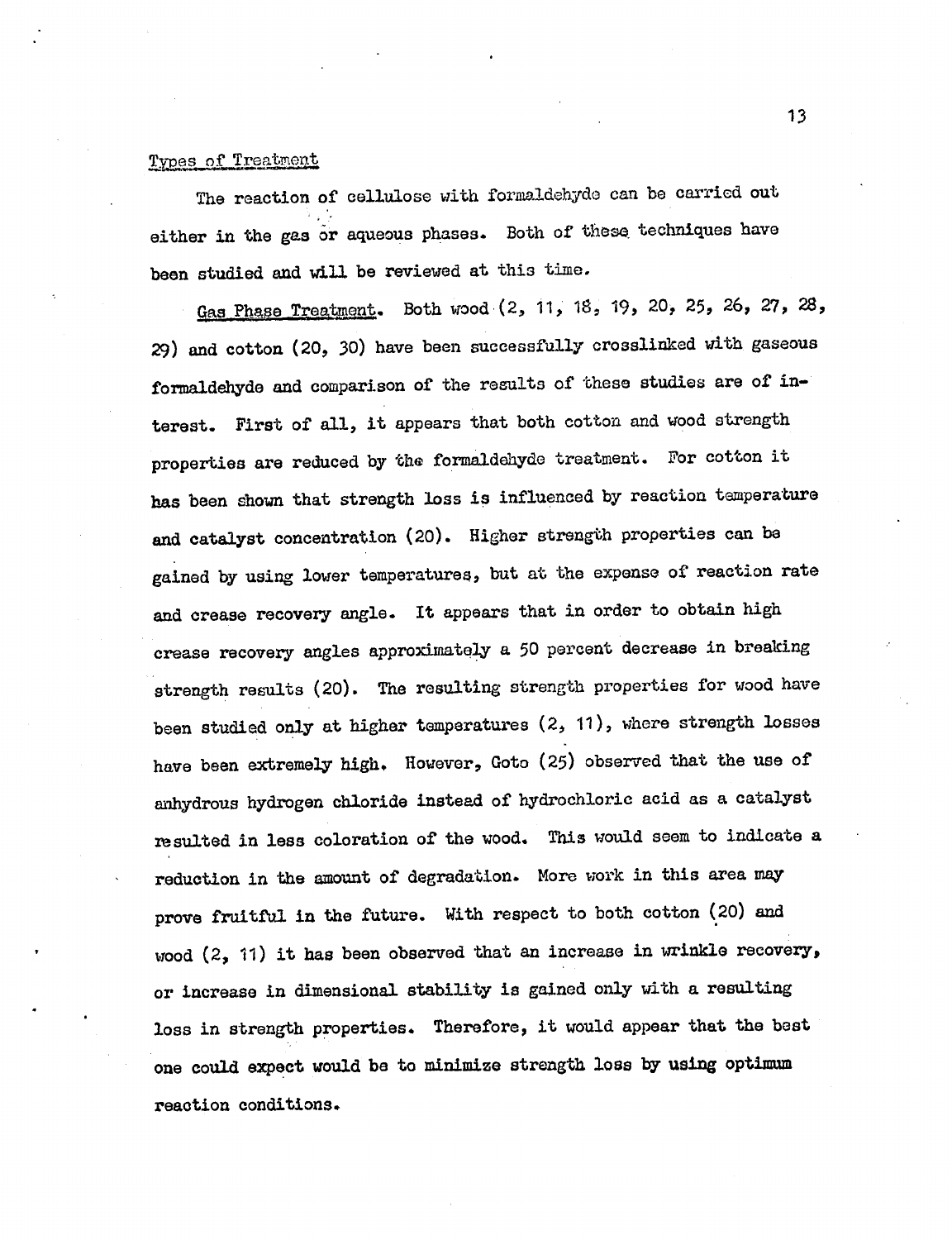Another point of interest is that a study of the cotton-formaldehyde reaction (20) and wood-formaldehyde reaction (21) indicates that considerably more formaldehyde is combined with wood than with cotton under similar reaction conditions. For cotton the combined formaldehyde rarely goes above one percent (based on the weight of the material) and for wood the combined formaldehyde is in the range of 5 to 7 percent. This clearly illustrates basic differences in the structure of the two materials which can best be explained on the basis of internal contact area (1).

Aqueous Phase Treatment. The treatment of cotton with formalin solution has been extensively studied (31, 32, 33, 34). This research indicates that good dry-wrinkle recovery can be obtained only when crosslinking occurs at low degrees of swelling. Hence, with aqueous systems some means of controlling swelling must be employed, and this can be accomplished by the addition of calcium chloride (33) or acetic acid (31), By adding these materials, the extent of swelling is reduced and drywrinkle recovery properties are improved.

The use of formalin to crosslink wood was used in one instance (2) but it was not successful. This is not surprising since wood swells rapidly in water, and any crosslinks formed in the swollen state would not be expected to stabilize the wood. However, it seems logical that by using a formalin - hydrochloric acid - calcium chloride treating system, effective crosslinking could be obtained. In order to test this hypothesis, the author and Mike Hittmeier performed a few simple experiments with this system. The initial experiments were conducted with the sample placed in a formalin - hydrochloric acid - calcium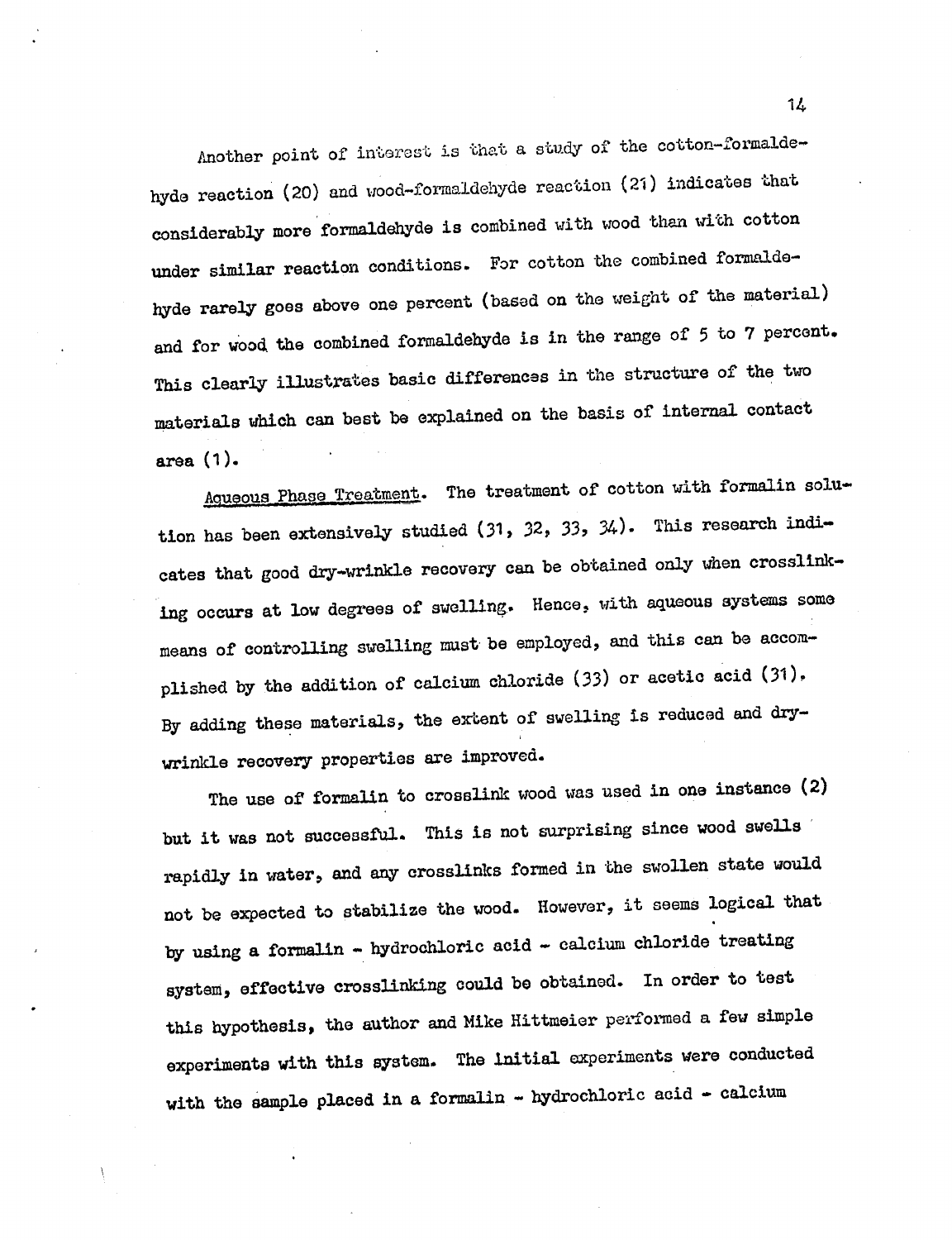chloride solution with the calcium chloride concentrate varying from 30 to 50 percent. This system was then heated at different temperatures for varying periods of time according to the method outlined by Chance (33), which was successful for cotton. This method was found to be unsuccessful for wood. It was felt that excessive swelling was the cause of failure, so swelling rates were measured in the solution with varying concentrations of calcium chloride. The rates decreased with increasing calcium chloride concentration, but were too fast to allow time for crosslinking to occur before excessive swelling occurred. However, the rate was quite slow in solutions saturated with calcium chloride so a new method was devised.

It was found that a high degree of stabilization could be obtained by starting with an oven-dry sample,  $2 \times 2 \times 1/8$  inches in the radial, tangential and longitudinal, directions, respectively. This sample was soaked for 5 minutes in a solution which contained 20m1 formalin, 0.75m1 hydrochloric acid and excess calcium chloride. Next, the samples ware removed from this solution and placed in an oven at 105° C. for one hour, then washed in running water overnight. Measuring before and after this treatment indicated that a high degree of dimensional stability was obtained. Another sample was treated by the same procedure except that it was heated overnight at  $40^{\circ}$  C. and approximately the same degree of dimensional stability was obtained. No strength measurements were made in these samples, but it did appear that they were degraded to some degree. More research will be required to fully evaluate this method of treatment.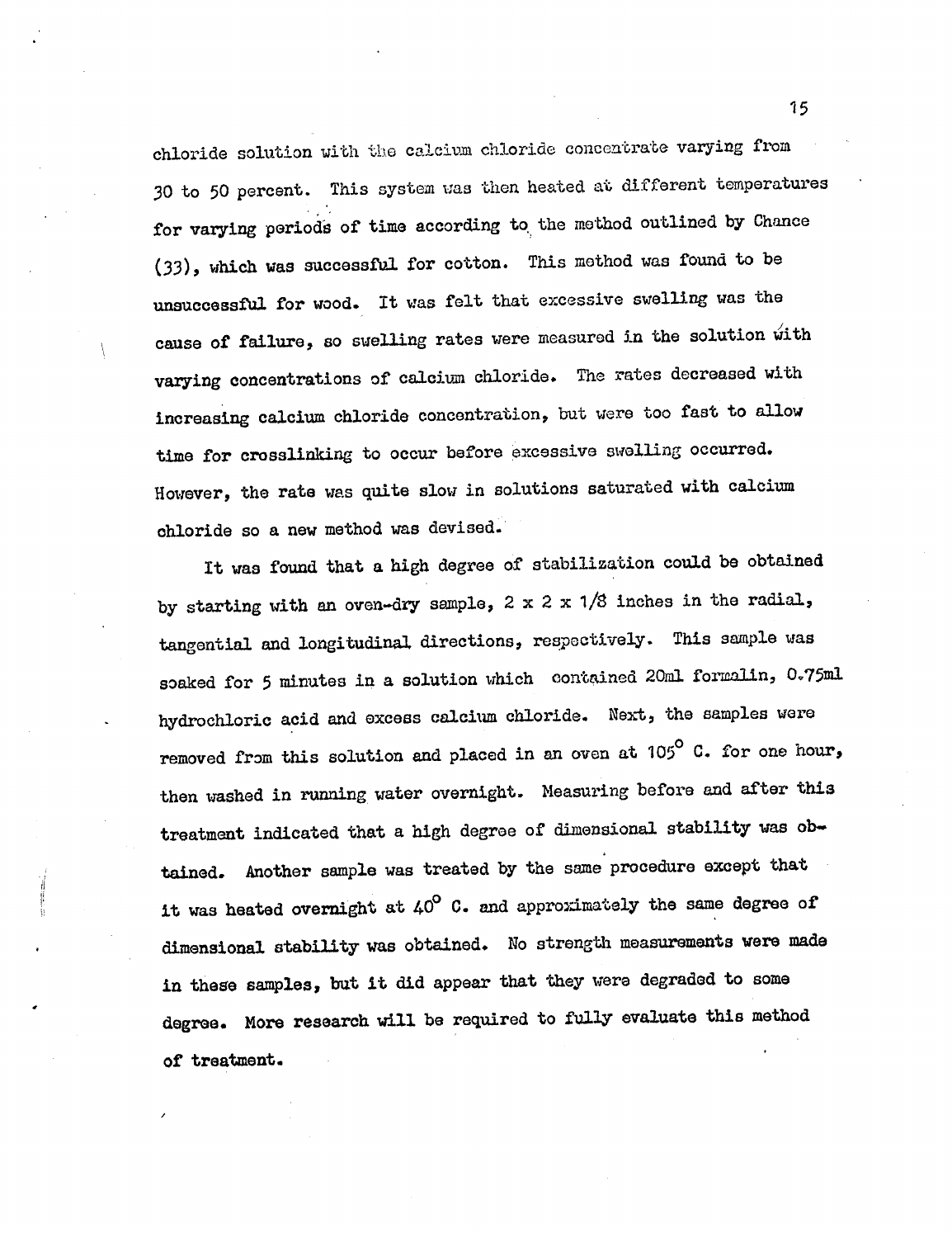## Conclusions

Formaldehyde has many properties which make it en interesting crosslinking reagent. There is no doubt that this is an effective crosslinking compound for wood. However, the treatment conditions employed always result in excessive strength loss which makes treat ment by this method impractical. It would appear that future research should be directed toward this problem of strength loss. Specifically, it mould be desirable to know whether the area of rupture is within the cell wall or in the middle lamella.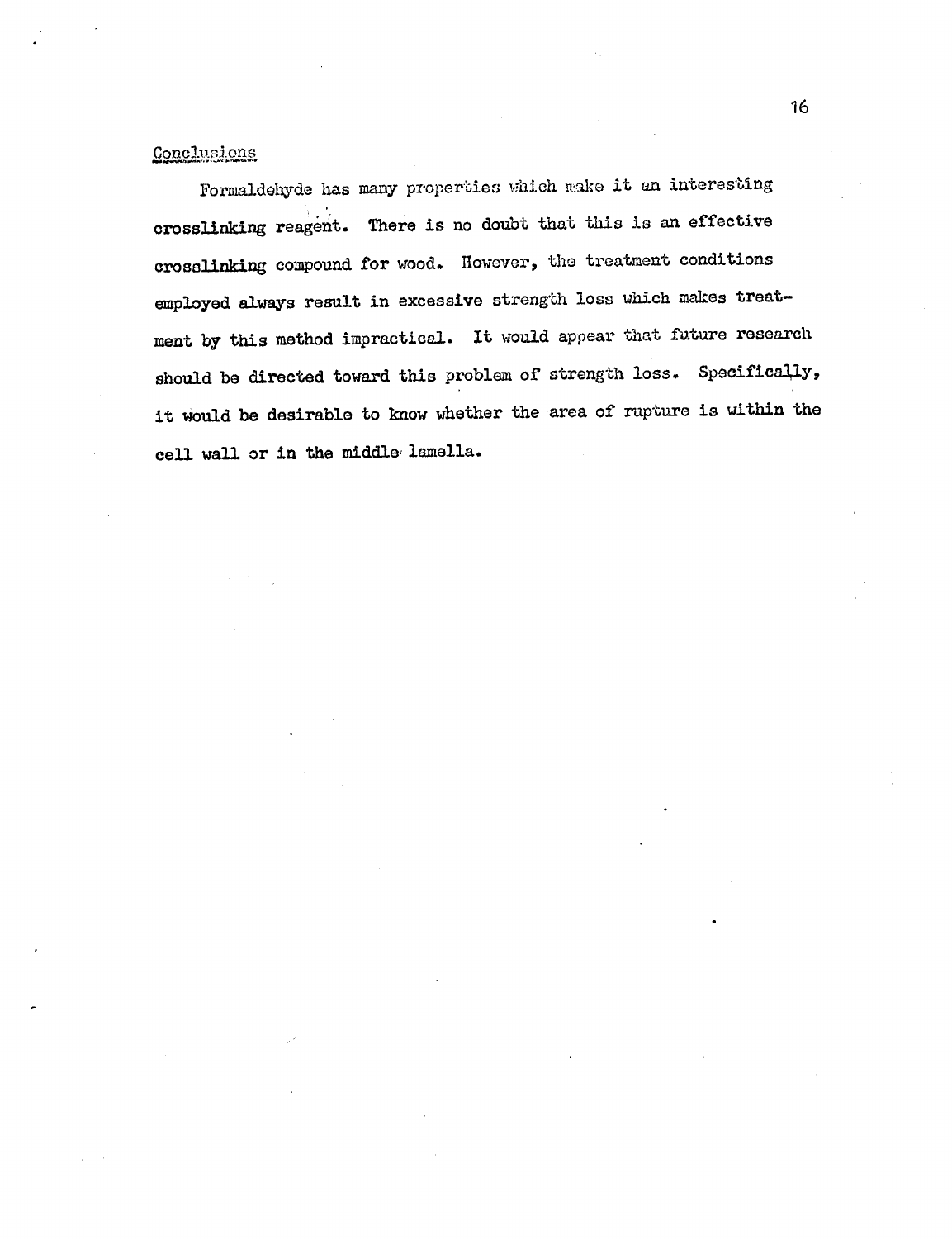#### Fs.)0IT.DaS

In recent years, the possibility of using epoxides for cellulose crosslinking agents has been investigated and some of the compounds look promising (8). Epoxides are reactive compounds because of the strained oxirane ring (4) which can be activated either by acid or base catalysts. Difunctionality is required for crosslinking, so only the diepoxides are of interest. A number of diepoxies have been investigated, but butadiene diepoxide has produced the best results.

## Base Catalyzed Reaction

The best treatment method was found to be a pretreatment of the cellulose with a 5 percent aqueous solution of base. This pretreated material was then soaked in an epoxy-carbon tetrachloride solution for the desired reaction time (3). Using this treatment procedure, a possible mechanism for the base catalyzed reaction of butadiene diepoxide with cellulose can be schematically represented as follows;

(a)  $CH_2-CH-CH_2-H_2$   $\frac{8H}{8H}$   $CH_2-H-CH_2-CH_2-CH_2-CH_2-CH_2$ 

(b)  $CH_2-CH-CH_2-O^{\circ}$   $H_2O_3$  CH-CH-CH-CH-CH-CH-0-Cell  $+ 8H$ 

 $CH$ -CH<sub>2</sub>-O-Cell  $\frac{1}{2}$  <sup>OH</sup>  $\rightarrow$  Cel ile-Cd/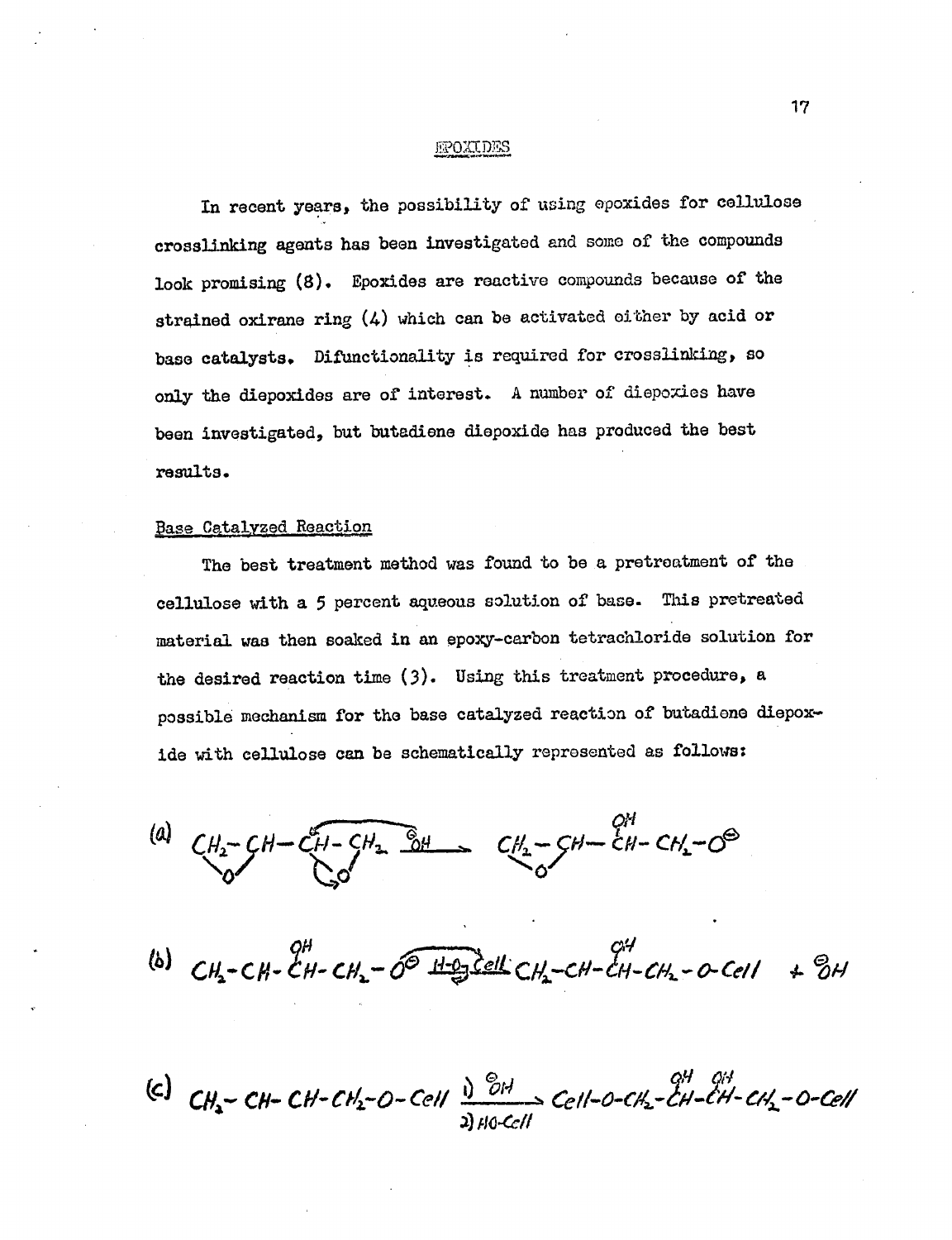There are also several other possibilities in this reaction since water and epoxide would compete with cellulose for reactions (b) and (c). These respective products would be:

- $(d)$  Cell-O-CH<sub>2</sub>-CHOH-CHOH-CH<sub>2</sub>OH
- (e)  $Cell$ -0- $[CH_2$ -CHOH-CHOH-CH<sub>2</sub>-0) CH<sub>2</sub>-CHCH-CHOH-CH<sub>2</sub>OH

 $\begin{equation} \begin{aligned} \text{(E)} \quad & \text{Cell-} O - \big( & \text{CH}_2 \text{-} \text{CHOH} - \text{CHOH} \text{-} \text{CH}_2 \text{-} O \big)_x \text{CH}_2 \text{-} \text{CHOH} \text{-} \text{CHOH} \text{-} \text{CH}_2 \text{-} O \text{-} \end{aligned} \end{equation}$ 

It appears that in the base catalyzed reaction compounds (d), (e) and (f) are the major products. This conclusion is based on several facts (3). First of all, the major gain is in vet crease resistance with very little improvement in dry crease resistance. Secondly, an increase in crease resistance requires a considerable amount of epoxy add-on. Finally, microscopic examination of samples swollen in cupriethylenediamine (cuene) indicated appreciable crosslinkine occurred only with high epoxy add-on.

An examination of the proposed mechanism indicates that the experimental results are logical. In the reaction of epoxy with cellulose, the cellulose hydroxyl group acts as a leaving group. Since hydroxyl groups are not particularly good leaving groups (4), the frequency of the cellulose-epoxy reaction would be reduced, especially since this reaction is in competition with the water-epoxy and epoxy-epoxy reactions. Consequently, a considerable amount of epoxy is required to produce appreciable crosslinking because of the non-crosslinking products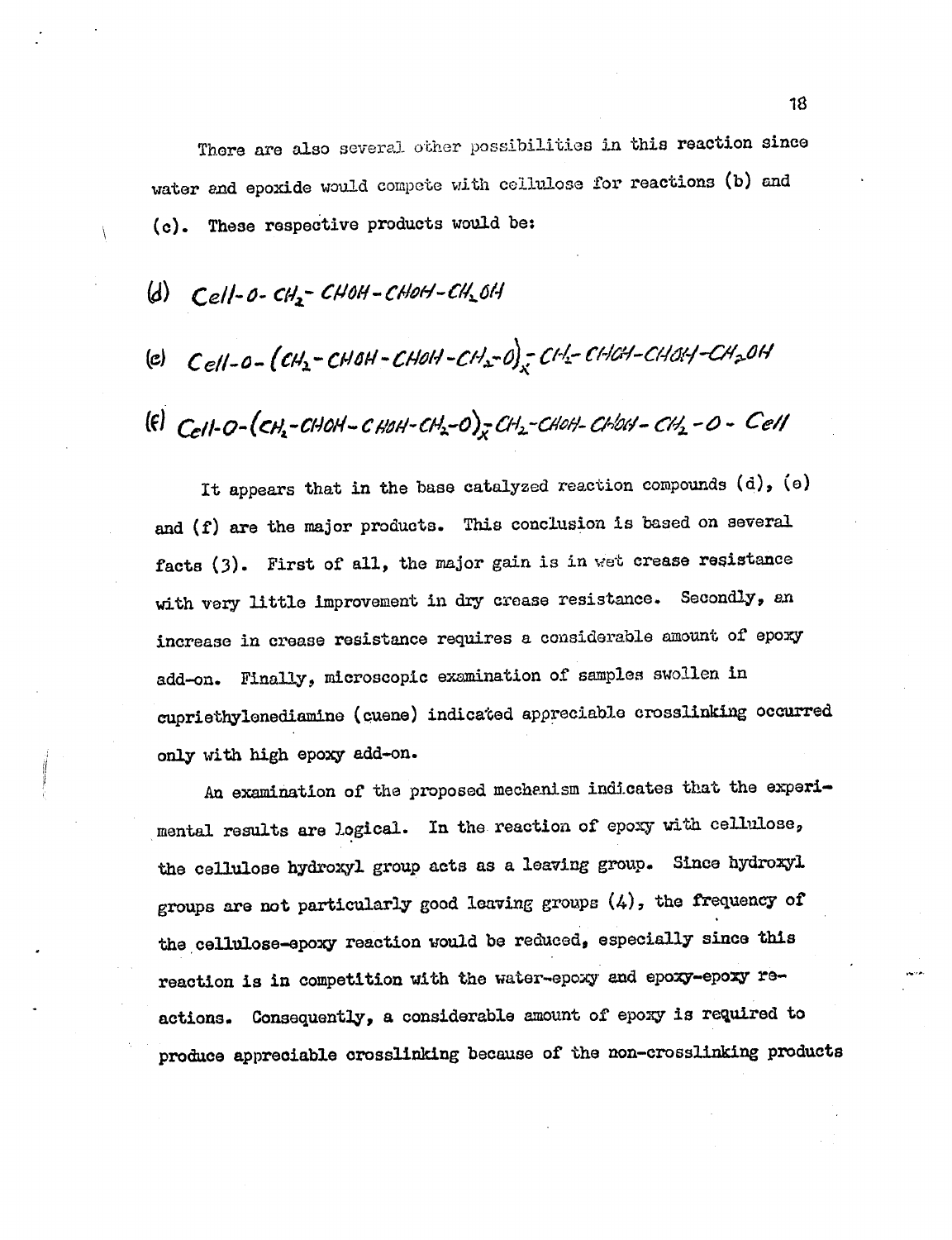produced and the longer crosslinks introduced. These results would seem to indicate that base catalyzed epoxy reactions are of little interest as cellulose crosslinkers.

## Acid Catalyzed Reaction

The acid catalyzed reaction appears to offer the best possibility for crosslinking cellulose with diepoxides (3). This conclusion is based on the fact that low add-on  $-$  2 percent by weight  $-$  will provide high dry crease resistance and insolubility in cuene. Furthermore, tensile strength losses were in the range of 50 percent for cotton and McKelvey (3) has shown that this strength loss was mainly due to the crosslinking and not to degradation by the catalyst.

The crosslinking reaction appears to be most efficient when zinc fluoborate is used as a catalyst, and methanol is used as the solvent. The reaction is carried out by heating this mixture  $(75-125^{\circ}$  C.) with the cotton present for the desired reaction time (3). With this treatment, a possible reaction mechanism would be:

 $\omega$   $\mu$   $\zeta$   $\zeta$  +  $\zeta$   $\zeta$   $\zeta$   $\zeta$   $\zeta$   $\zeta$   $\zeta$   $\zeta$  $H$   $\rightarrow$   $H$   $F$ 

 $\omega_{H} = \frac{1}{2} - \frac{1}{2} - \frac{1}{2} = \frac{1}{2} - \frac{1}{2} - \frac{1}{2} = \frac{1}{2} - \frac{1}{2} = \frac{1}{2} - \frac{1}{2} = \frac{1}{2} - \frac{1}{2} = \frac{1}{2} - \frac{1}{2} = \frac{1}{2} - \frac{1}{2} = \frac{1}{2} - \frac{1}{2} = \frac{1}{2} - \frac{1}{2} = \frac{1}{2} - \frac{1}{2} = \frac{1}{2} - \frac{1}{2} = \frac{1}{2} - \frac{1}{2} = \frac{1}{2$ Red  $\theta \rightarrow \bar{\theta}$  $\epsilon$ ease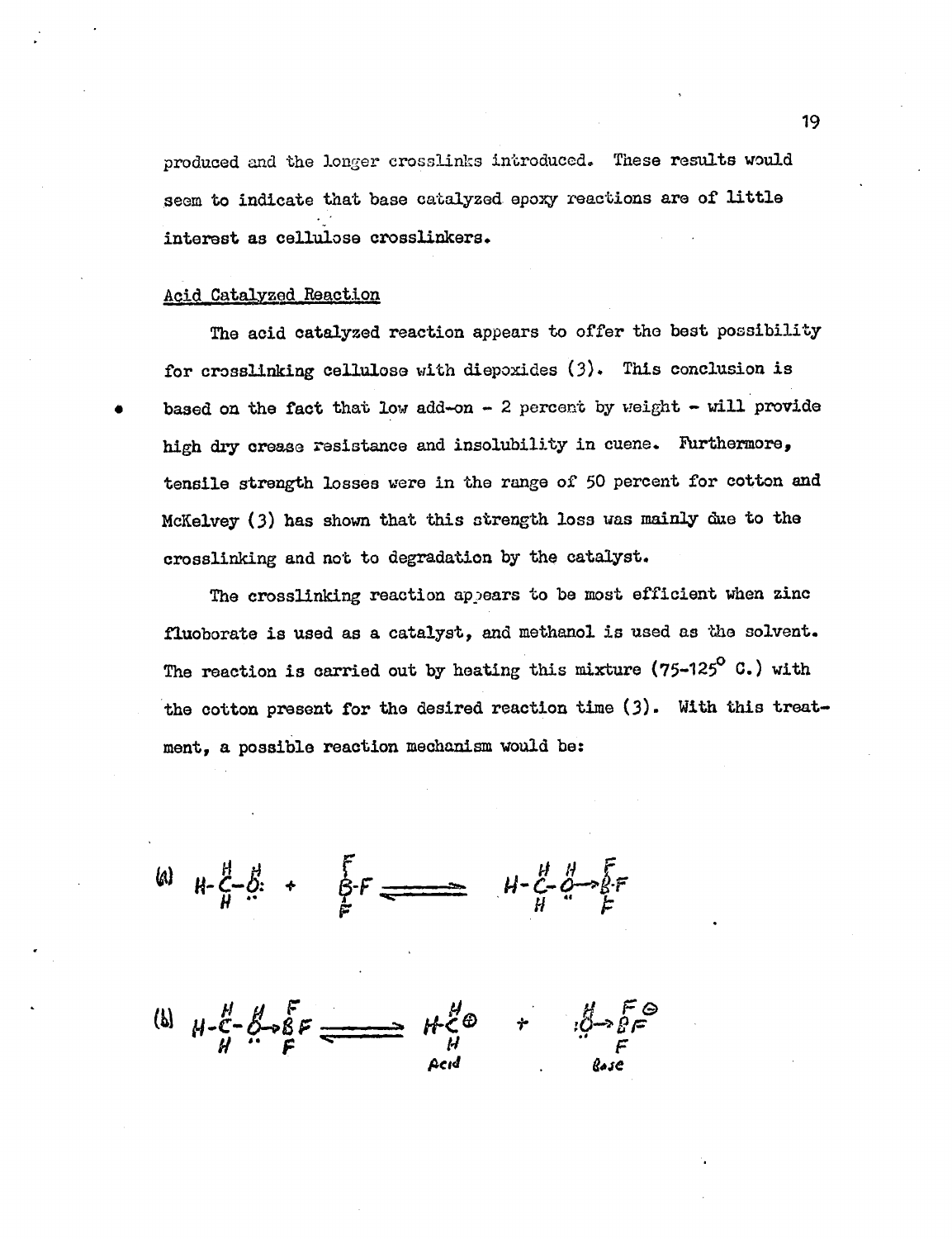$\left( 10^{11} \mu \right)$   $\left( 0^{12} + C \mu \right)$   $\left( 0^{12} + C \mu \right)$   $\left( 0^{13} + C \mu \right)$   $\left( 0^{13} + C \mu \right)$   $\left( 0^{13} + C \mu \right)$   $\left( 0^{13} + C \mu \right)$   $\left( 0^{13} + C \mu \right)$   $\left( 0^{13} + C \mu \right)$   $\left( 0^{13} + C \mu \right)$   $\left( 0^{13} + C \mu \right)$   $\left( 0^{13} + C \$  $H \sim H$  $\mathbf{r}_{1}$ 

 $\sigma_{CH_2-CH-CH-CH_2}^{\omega}$ hçh  $\frac{11}{2}$  Cell-  $\frac{11}{9}$ -CH<sub>2</sub>-CH-CH-CH<sub>2</sub>  $\sigma$ <sup>-</sup>  $H \cup H$ mmangozo. 1011<br>Ngjarje na mangazo. 1011. na mangazo. 1011. na mangazo. 1011. na mangazo. 1011. na mangazo. 1011. na mangazo.<br>Ngjarje na mangazo. 1012. na mangazo. 1012. na mangazo. 1011. na mangazo. 1011. na mangazo. 1011.



 $Cell$ -0- $CH_2$ -CH-CH-CH,  $\frac{Repeak}{Step(C)}$  Cell-0-CH<sub>2</sub>-CH-CH<sub>2</sub>-O-CH2-O-Cell<br>O Step (C)<br>HCH HCH  $HCH$   $HCH$  $H$   $H$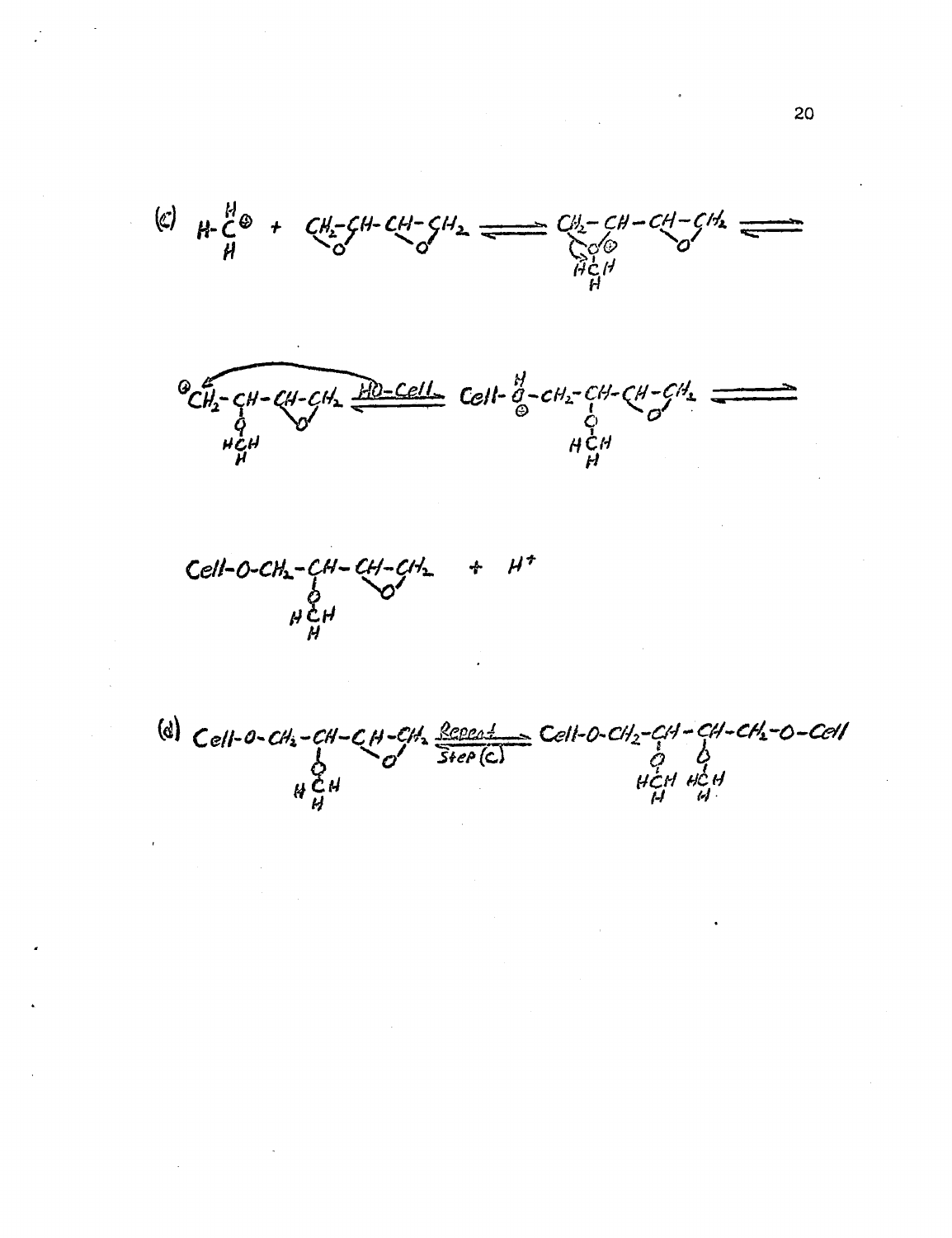In this reaction, zinc fluoborate acts as a latent catalyst. That is to say, boron trifluorido is the actual catalyst (35) and is generated by heating, i.e.,  $Zn(BF_4)_2$   $\longrightarrow$   $2nF_2 + 2BF_3$ . The  $BF_3$  then reacts with the methanol to form a coordinate compound (a) which in turn disassociates into an acid and base (b). This acid then reacts with the epoxide to open the ring so that the epoxide can react with cellulose.

There are two experimental facts which are of particular interest in this reaction. First, it has been established that strong proton catalysts, like sulfuric acid, give poor results in terms of crosslinking (3). Secondly, zinc fluoborate is an efficient catalyst for crosslinking when methanol is used as the solvent and not when water is used as a solvent (3). In reality, these two experimental facts compliment one another, and lend support to the proposed reaction mechanism. As  $+$   $\bullet$   $\bullet$   $+$   $\bullet$   $\bullet$   $\bullet$ shown above, when methanol is the solvent,  $\mathbb{G} \mathbf{1}_3$  is the species which opens the epoxide ring. On the other hand, when water is used as a solvent, it can be shown that  $i^{\dagger}$  is the species that opens the epoxide ring, i.e.,

<sup>14</sup> E tg: + Q F :0-06 F tO 4- F 1-1 f=

 $\mathcal{G}$  ,  $\mathcal{H}$  is the set of  $\mathcal{H}$ 

which would be essentially the same as a strong proton acid.

The fact that strong proton acids will not catalyze the crosslinking reaction suggests the possibility of a general acid catalysis mechanism (4). In general acid catalysis, strong acids will not work because in addition to opening the epoxide ring, they would also protonate the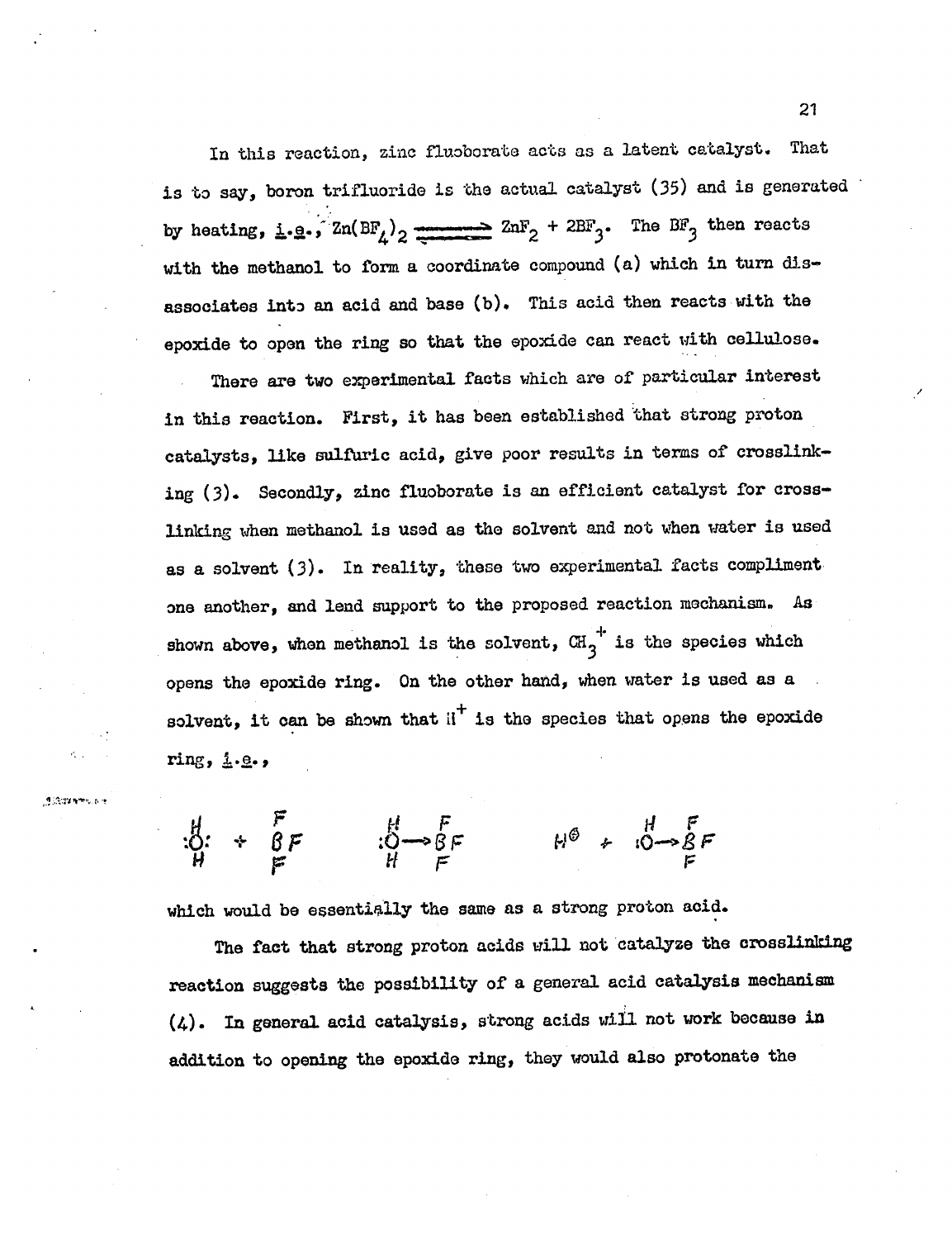cellulose hydroxyl -- CELLOH +  $H^+$  ------------ Cell-0<sub>u</sub><sup>1</sup>H -- which effectively prevents cellulose from reacting as a nucleophile as is required in the above mechanism. Such reactions are generally catalyzed by massive amounts of weak acids  $(4)$ . McKelvey (35) found that when weak acids were used as catalysts, very little crosslinking occurred, but only low concentrations of the acids were used so a test of this hypothesis remains to be made. Additional research along this line would be desirable because verification of this mechanism would make it possible to crosslink cellulose in buffered acid solutions, which should reduce strength loss.

There is another possible explanation of the differences due to solvents. The explanation here would be that water is more strongly hydrogen bonded to the cellulose hydroxyl than is methanol. This could decrease the reactivity of the cellulose and reduce crosslinking because the cellulose hydroxyl must compete with the solvent for reaction with the epoxide. If excessive reaction occurs between the epoxide and the solvent, the efficiency of the treatment decreases.

## **Conclusions**

A survey of the literature did not reveal any research on the use of diepoxides to crosslink wood. Although the costs and treatment condition are not ideal, it appears that this method of crosslinking should be investigated since it appears to be very efficient when used with cotton. With regard to wood, one possible application would be to use the epoxy as a combination finish and surface stabilizing agent,. This should be a durable finish since it would be bonded directly to the surface.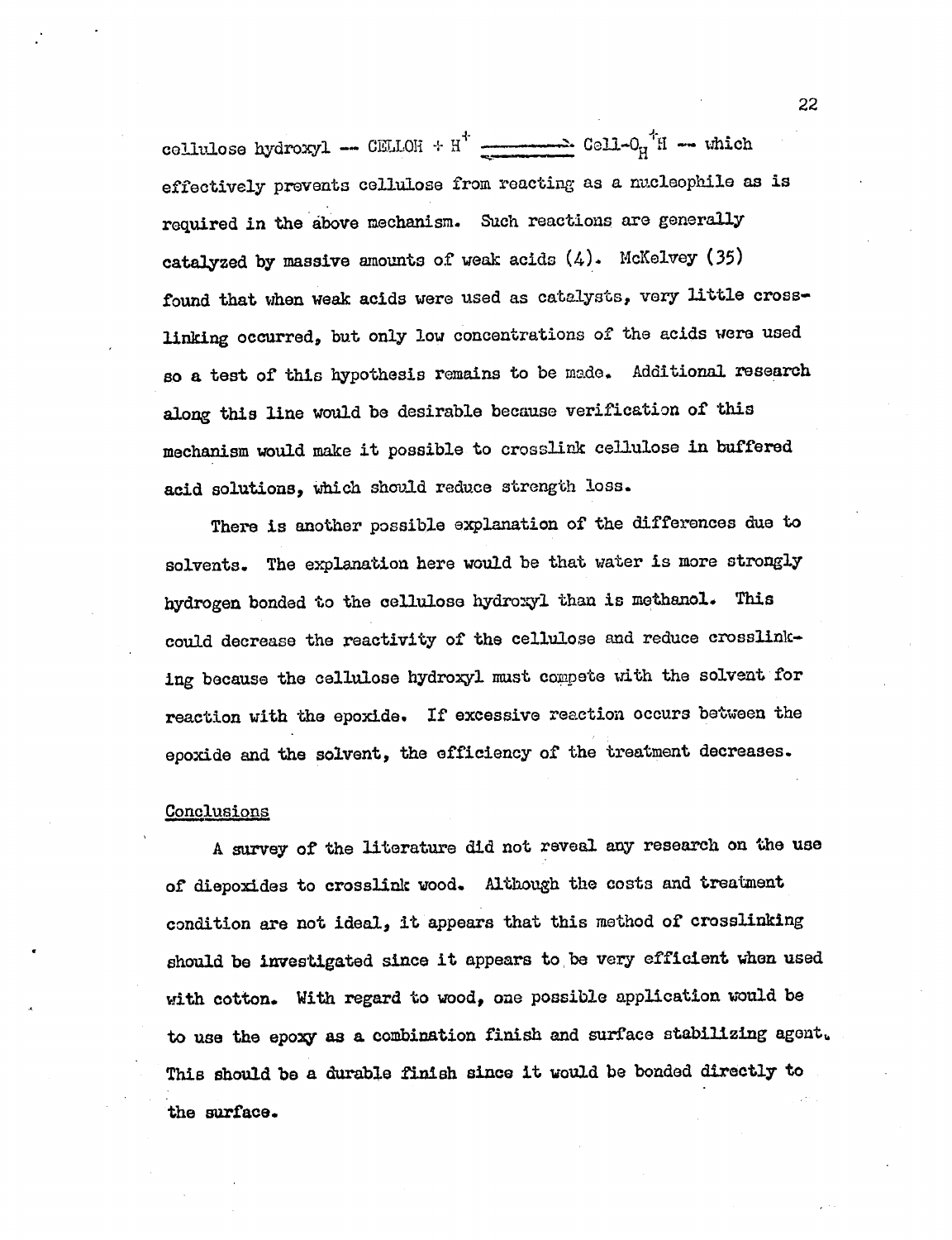## N-METHYLOI. COMPOUNDS

N-methylol compounds are the major reagents used for crosslinking cotton at the present time (8). There are a large number of these compounds and a few examples are: dimethylolurea, trimethylolmelamine, dimethylol ethyleneurea and dimethylol ethyl triazone.

A proposed reaction mechanism for the reaction of dimethylol ethyleneurea with cellulose is as follows:

9  $46.46$  110 $12.7$   $10.4$   $10.7$   $10.7$   $10.7$   $10.7$   $10.7$   $10.7$   $10.7$   $10.7$   $10.7$   $10.7$   $10.7$   $10.7$   $10.7$   $10.7$   $10.7$   $10.7$   $10.7$   $10.7$   $10.7$   $10.7$   $10.7$   $10.7$   $10.7$   $10.7$   $10.7$   $10.7$   $10.7$   $10.7$   $H_1C \longrightarrow CH_1$   $H_2C \longrightarrow C$ 

 $\frac{1}{2}$ (b)  $HOCH_2$ - AL  $C - A$ - $CH_2$   $H$   $H$ - $CH_2$ - $C$ - $H_1$ - $C$ - $C$ - $C$ - $C$  $C$  $T$   $T$  $\mu$ c  $\mu$  $- \frac{2}{c}$  -  $\mu$ -cH<sub>2</sub> - B-cell  $\frac{-H^2}{\sqrt{2}}$ 

 $M-C-N-CN_2$ -O-Cell  $\frac{Kepc_{A}T-Sr\ell_{B}S-\frac{1}{2C}}{T-1}$  $(a)$  +(b) Pa.

Cell-O-CH<sub>2</sub> -  $N-\overset{0}{C}-N$ -CH<sub>2</sub>-O-Cell<br>uc<sup>1</sup>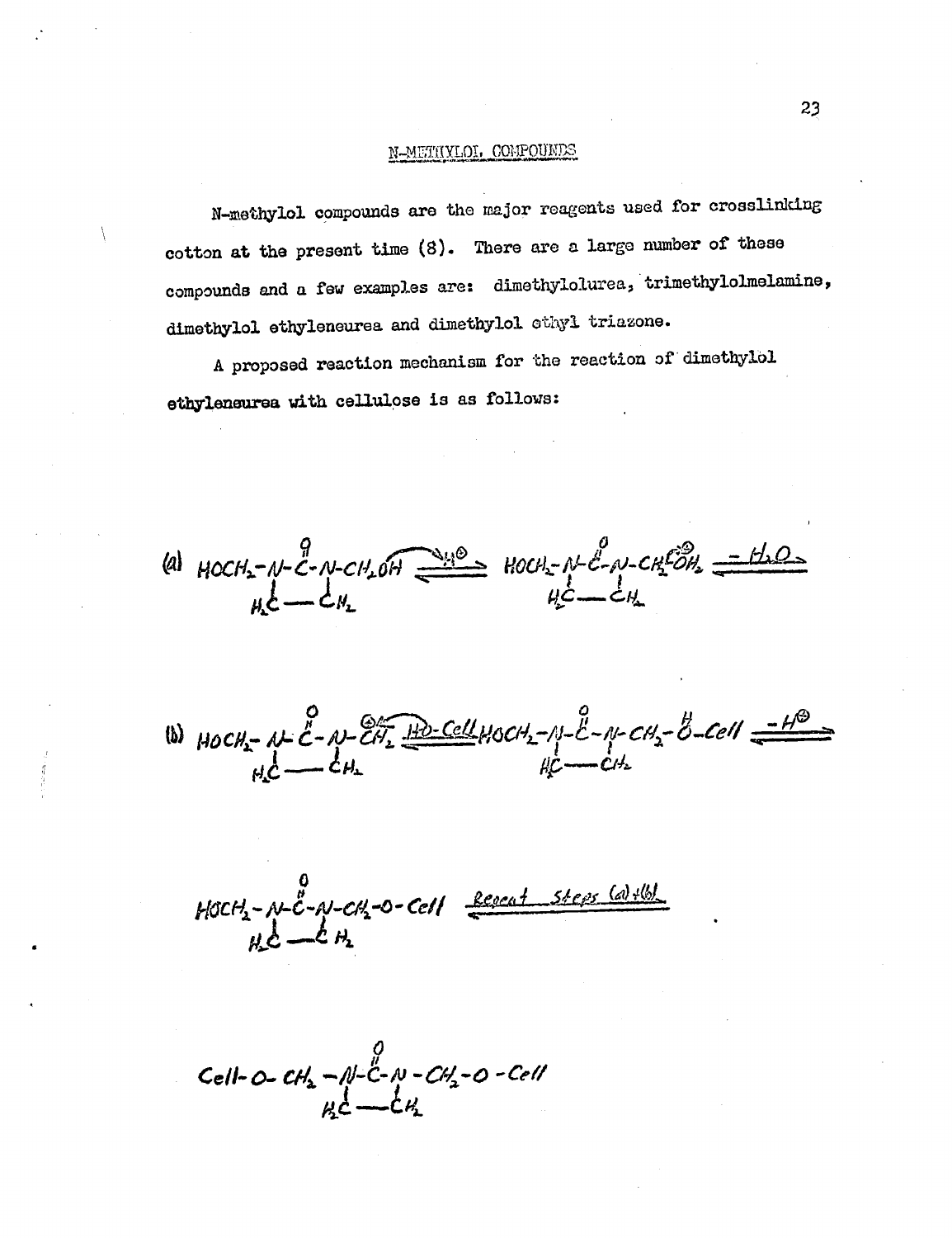It should be noted that work with cotton (14) indicates that the end product does not contain a single ethylene urea residue as shown . above but is:

Cell-0-CA<sub>2</sub>-
$$
\gamma
$$
-C- $\gamma$ -CA<sub>2</sub>- $\gamma$ -C- $\gamma$ -CA<sub>2</sub>- $\gamma$ -C- $\gamma$ -C- $\gamma$ -C- $\gamma$ -C- $\gamma$ -C- $\gamma$ -C- $\gamma$ -C- $\gamma$ -C- $\gamma$ -C- $\gamma$ -C- $\gamma$ -C- $\gamma$ -C- $\gamma$ -C- $\gamma$ -C- $\gamma$ -C- $\gamma$ -C- $\gamma$ -C- $\gamma$ -C- $\gamma$ -C- $\gamma$ -C- $\gamma$ -C- $\gamma$ -C- $\gamma$ -C- $\gamma$ -C- $\gamma$ -C- $\gamma$ -C- $\gamma$ -C- $\gamma$ -C- $\gamma$ -C- $\gamma$ -C- $\gamma$ -C- $\gamma$ -C- $\gamma$ -C- $\gamma$ -C- $\gamma$ -C- $\gamma$ -C- $\gamma$ -C- $\gamma$ -C- $\gamma$ -C- $\gamma$ -C- $\gamma$ -C- $\gamma$ -C- $\gamma$ -C- $\gamma$ -C- $\gamma$ -C- $\gamma$ -C- $\gamma$ -C- $\gamma$ -C- $\gamma$ -C- $\gamma$ -C- $\gamma$ -C- $\gamma$ -C- $\gamma$ -C- $\gamma$ -C- $\gamma$ -C- $\gamma$ -C- $\gamma$ -C- $\gamma$ -C- $\gamma$ -C- $\gamma$ -C- $\gamma$ -C- $\gamma$ -C- $\gamma$ -C- $\gamma$ -C- $\gamma$ -C- $\gamma$ -C- $\gamma$ -C- $\gamma$ -C- $\gamma$ -C- $\gamma$ -C- $\gamma$ -C- $\gamma$ -C- $\gamma$ -C- $\gamma$ -C- $\gamma$ -C- $\gamma$ -C- $\gamma$ -C- $\gamma$ -C- $\$ 

where n is approximately 0.5.

It appears that this reaction may proceed by the  $S_N$ 1 mechanism, as shown above, and is reversible. The reverse of the forward crosslinking reaction is a hydrolysis reaction (12), and is an important factor. In this respect, Reeves (12) was able to show that the ease of hydrolysis is influenced by the substituents attached to the nitrogen atom and carbonyl group. Hydrolysis was accelerated when the substituents were electron release groups and retarded when they were electron withdrawal groups. These results would be anticipated if the  $S_N$ 1 reaction is operative because of the substituent effect on the stability of the carbonium ion formed in step (b). That is to say, electron release groups would stabilize the carbonium ion and electron withdrawal groups have the opposite effect. Likewise, these substituents would be expected to have the same effect on the forward reaction.

The reverse or hydrolysis reaction is important in crosslinked cotton because of the commercial laundering conditions which use acidic and basic solutions (12). In contrast to this, the hydrolysis reaction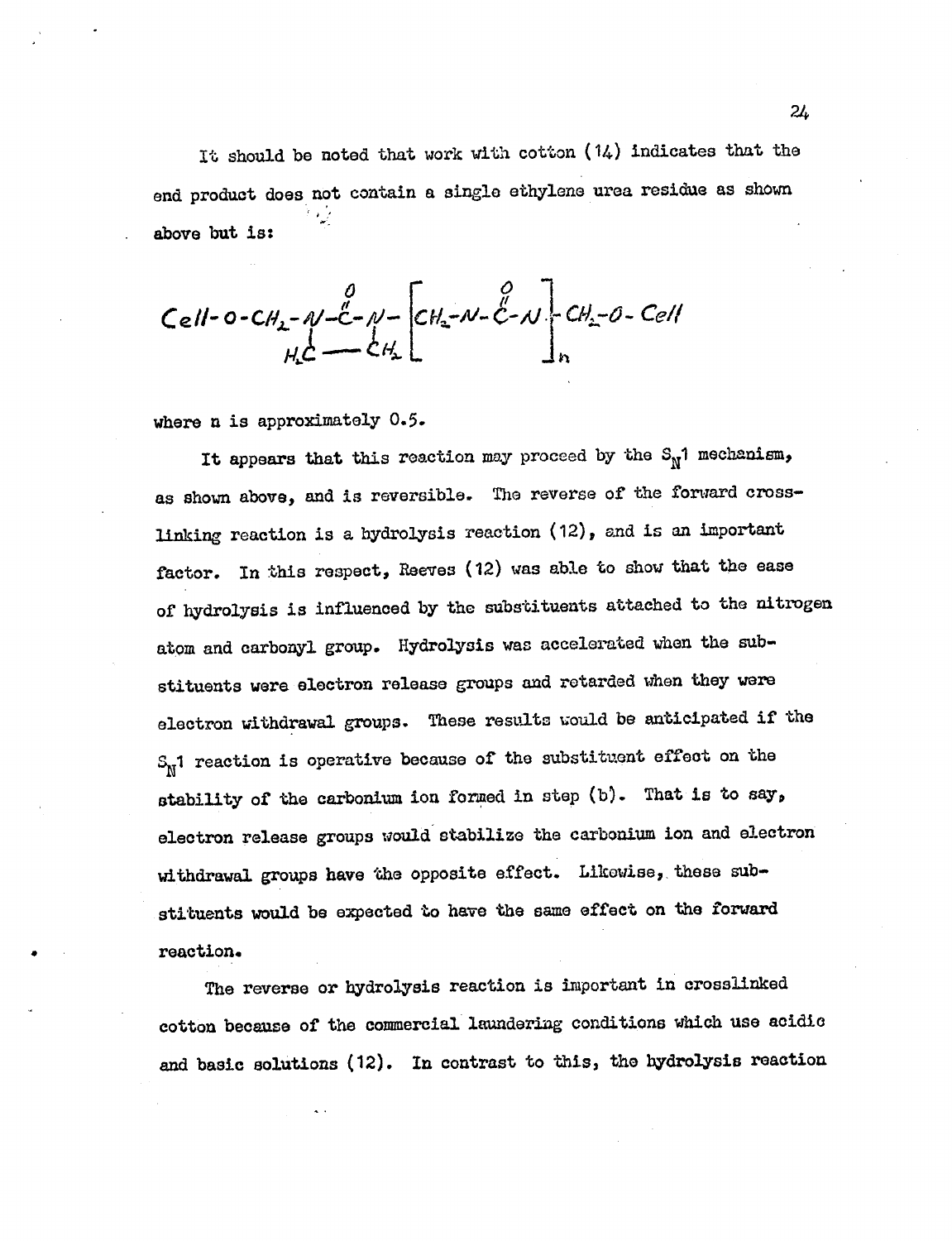would not be of importance for crosslinked wood. Consequently, the use of reagents with electron release groups attached to the nitrogen and carbonyl group would be desirable for wood because milder treating conditions could be used.

An attempt was made to crosslink wood with dimethylol etnyleneurea but to no avail (36). One would expect this compound to work with wood as well as with cotton and a review of the experiment by Veaver et al. (36) suggests two possible reasons for this failure. Ir the first place, the treatment was carried out by impregnating the wafers with a 25 percent aqueous solution followed by a two hour cure at  $130^{\circ}$  C. With this treatment, the samples would be in a swollen ccndition during the cure. As shown previously for the aqueous formaldehyde treatment, reactions in the swollen condition do not produce crosslinking. However, one would expect a polymerization reaction that would bulk the wood without crosslinking. In the second place, Frict et al.  $(14)$  have shown for cotton that in order to maximize crosslinking a cure temperature in the range of  $160^{\circ}$  C. should be used. Lower temperatures produce more polymerization; hence this would be a factor since the experiment with wood was conducted at  $130^{\circ}$  C.

## Conclusions

ुर्

 $\mathfrak{f}^r$ 

It appears that N-methylol type compounds may have some value as crosslinking agents for wood even though initial work was unsuccessful. However, success will depend on developing a treatment that can be applied while wood is in a relatively unswollen state. Perhaps the addition of calcium chloride will solve this problem.

It should be emphasized that high molecular weight compounds are not as desirable as low molecular weight compounds. The reason for this

2',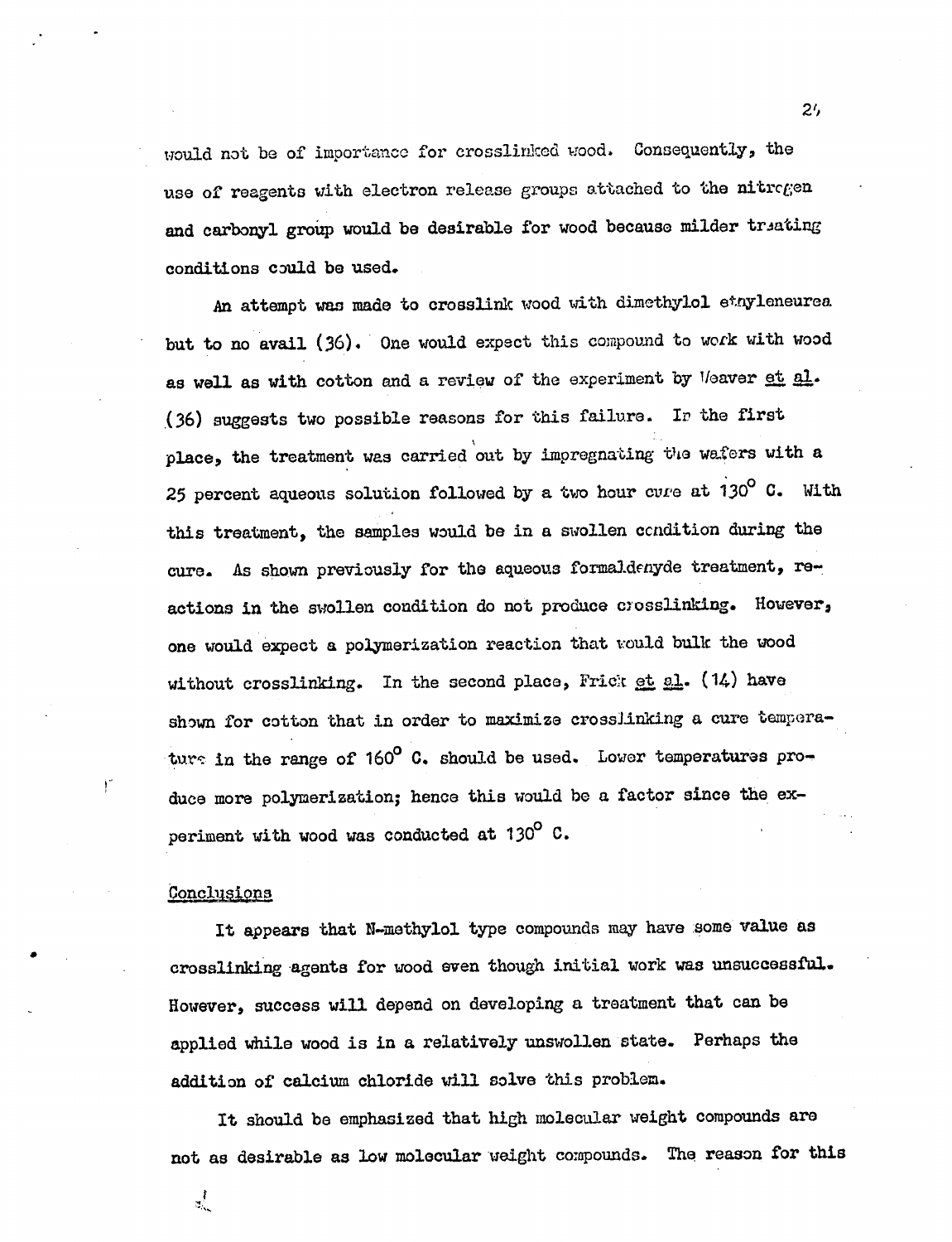is that the total weight of reagent required for a given degree of crosslinking increases with the molecular weight of the reagent. Hence the cost of treatment would increase.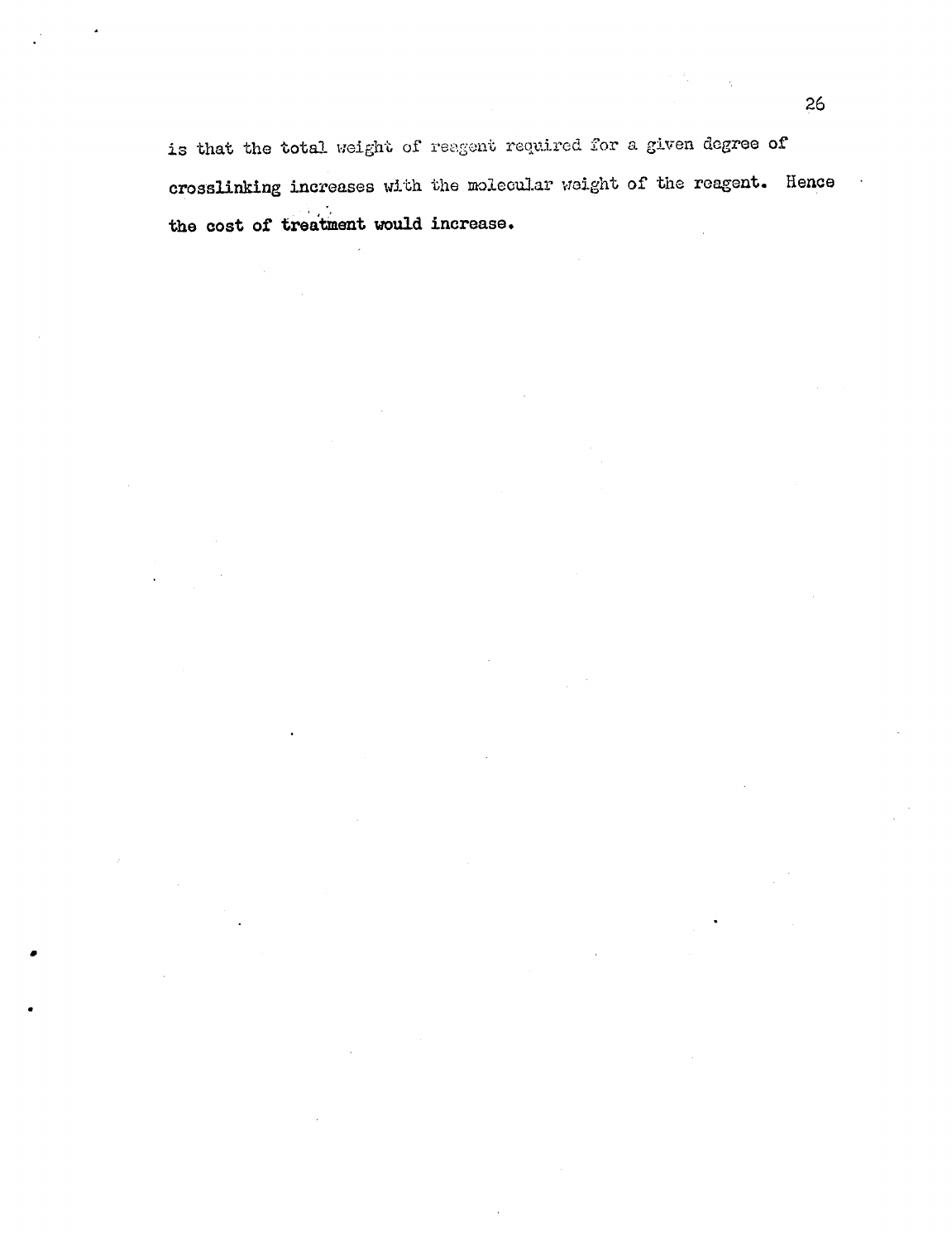Another interesting compound which is being evaluated as a crosslinking agent for cotton is kris (1.aziridinyl) phosphine oxide, commonly called APO. This is a trifUnctional compound and the proposed reaction mechanism with cellulose is as follows (37):

 $\frac{1}{\sqrt{N}}$ N.  $1 \alpha$ <sup>H</sup><sub>z</sub> $\zeta$ <sup>H</sup><sub>z</sub> A.G

 $(a)$ 

 $b - b - Ch$ -CH<sub>2</sub>-O-Cell Repeat step (a)

 $H_3C - CH_2$ <br>Cell-0-CH<sub>2</sub>-CH<sub>2</sub>-N- $\beta - N - C$ H<sub>2</sub>-CH<sub>2</sub>-O-Cell<br> $\frac{N}{Q}$ 

APO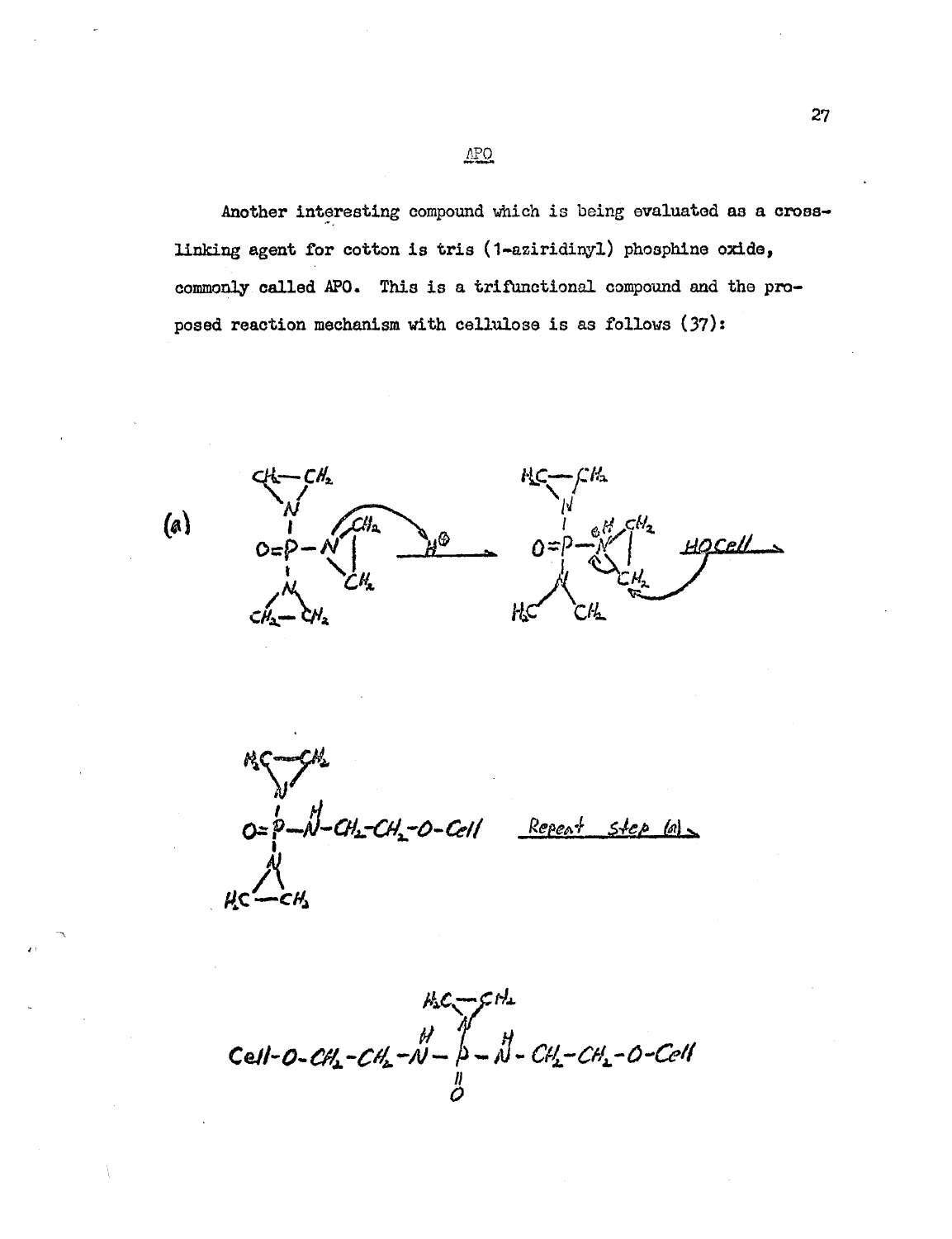APO is an interesting compound because it acts as a fire retardant as well as a crosslinking agent for cotton (37). Although this compound is a fairly good fire retardant by itself, improvement is obtained by adding other compounds like tetrakis (hydroxymethyl) phosphine oxide (37).

The crosslinking results with cotton are encouraging. Drake (38) states that the tear and tensile strength properties of treated fabrics are better than those obtained with most crease resistant resins. Furthermore, very good dry crease recovery was obtained with an APO-Zn(BF<sub> $_L$ )</sub><sub>2</sub> treatment, which indicates a high degree of crosslinking.

APO is a highly reactive compound and has been used to crosslink cotton without the aid of a catalyst (38), but the crosslinking efficiency can be improved with a catalyst. This high reactivity suggests the possibility of using this compound to determine the influence of crosslinking on strength properties of wood.

## Conclusions

APO is a high molecular weight compound which would be undesirable from the cost standpoint. However, the fact that this compound imparts fire resistance along with dimensional stability is an advantage. Furthermore, the high reactivity of this reagent suggests that strength loss can be minimized.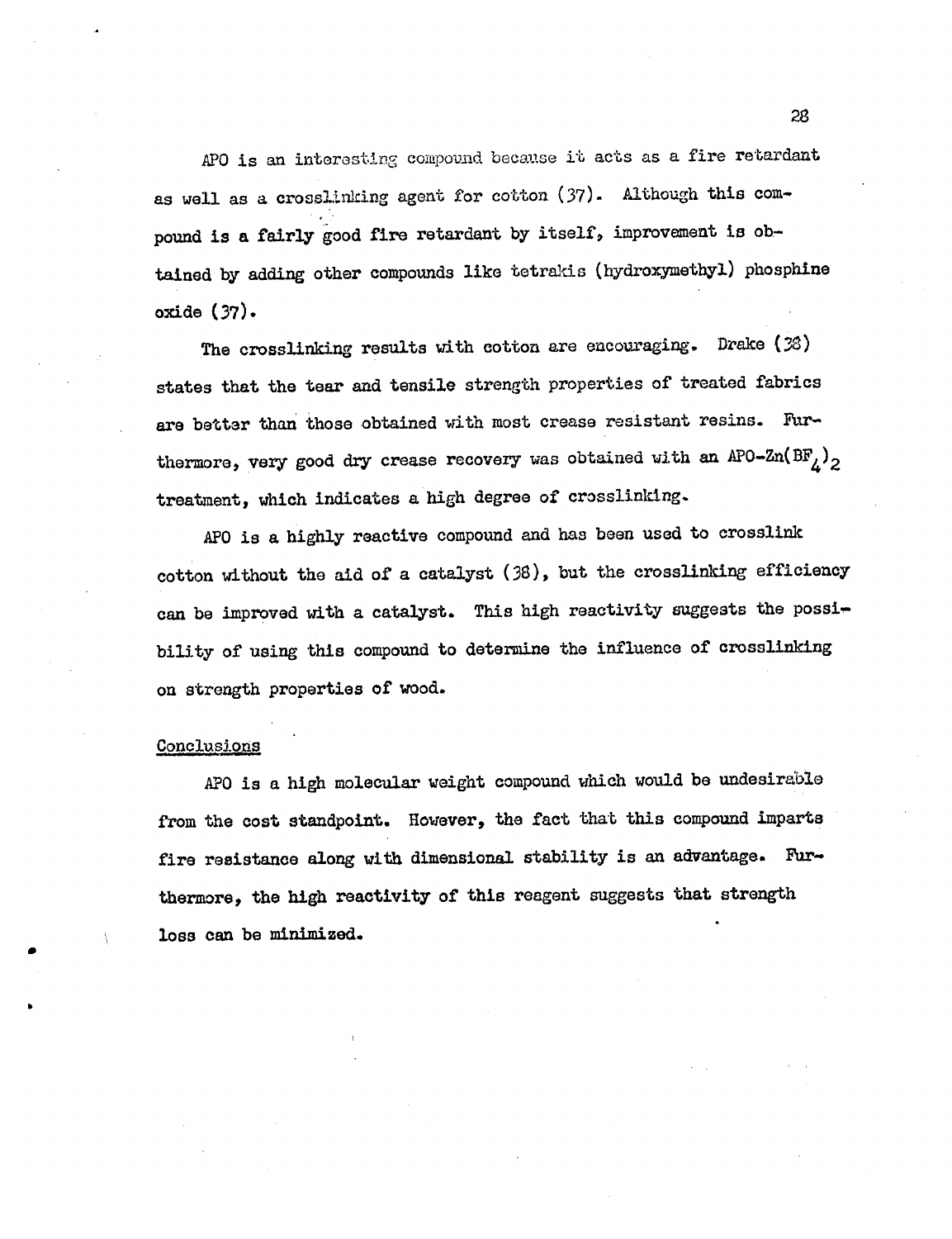#### REFERENCES

- 1. Stamm, A. J. 64. Wood and cellulose ience. Ronald Press Co., New Yorl
- 2. Tarkow, H. and J. Stamm. 1953. E . of formaldehyde treatments upon the consideral stabilizations.<br>Res.  $(3):33-37$ .  $(3):33-37.$
- 3. McKelvey, J. B., R. B. Benerito, B. The cellulose-butadiene diepoxi the crease resistance of cotton 51:209-230. bre and R. J. Berni. 1961. action and its effect on ar. of Polymor Science

 $\setminus$ 

- Gram, D. J. and G. S. Hammond. 1964. ganic chemistry. McGraw-Hill 4. Book Co., New York.
- 5. Benerito, R. R., B. G. Webre and J. B. McKelvey. 1961. A study of reactions between cotton cellulose and difunotional epoxides. Textile Res. Jour. 31(9):757-769.
- 6. Steele, R. 1955. The reaction of formaldehyde with cellulose. Textile Res. Jour. 25(6):545-548.
- 7. Jones, D. M. 1964. Structure and some reactions of cellulose. In Wolfrom M. L. (ed) Advances in carbohydrate chemistry. Academic Press., New York.
- Perkerson, F. S., W. A. Reeves and V. W. Tripp. 1960. Some studies rson, r. D., we have cotton cellulose. Part I: Chemical and on the cross-linking of cotton cellulose. Part I: Chemical and physical aspects. Textile Res. Jour. 30(12):944-954.
- 9. Tripp, V. W., A. T. Moore, I. V. deGruy, and M. L. Rollins. 1960. Location of areas of reaction in chemically treated cotton cellulose. Textile Res. Jour.  $30(2):140-147$ .
- 10. Roelofsen, P. A. 1959. The plant cell wall, Vol. III, Part 4, Encyclopedia of Plant Anatomy. Gebruder Borntraeger, Berlin.
- 11. Stamm, A. J. 1959. Dimensional stabilization of wood by thermal reactions and formaldehyde cross-linking. Tappi 42(1):39-44.
- 12. Reeves, W. A. 1962. Some effects of the nature of cross-links on the properties of cotton fabrics. Jour. of the Textile Institute 53(1):22-36.
- 13. O'Brien, S. J. and W. J. VanLoo. 1962. Chemical bondtng and reaction rates of wrinkle resistant finishes on cotton. Textile Res. Jour. 32(4):292-305.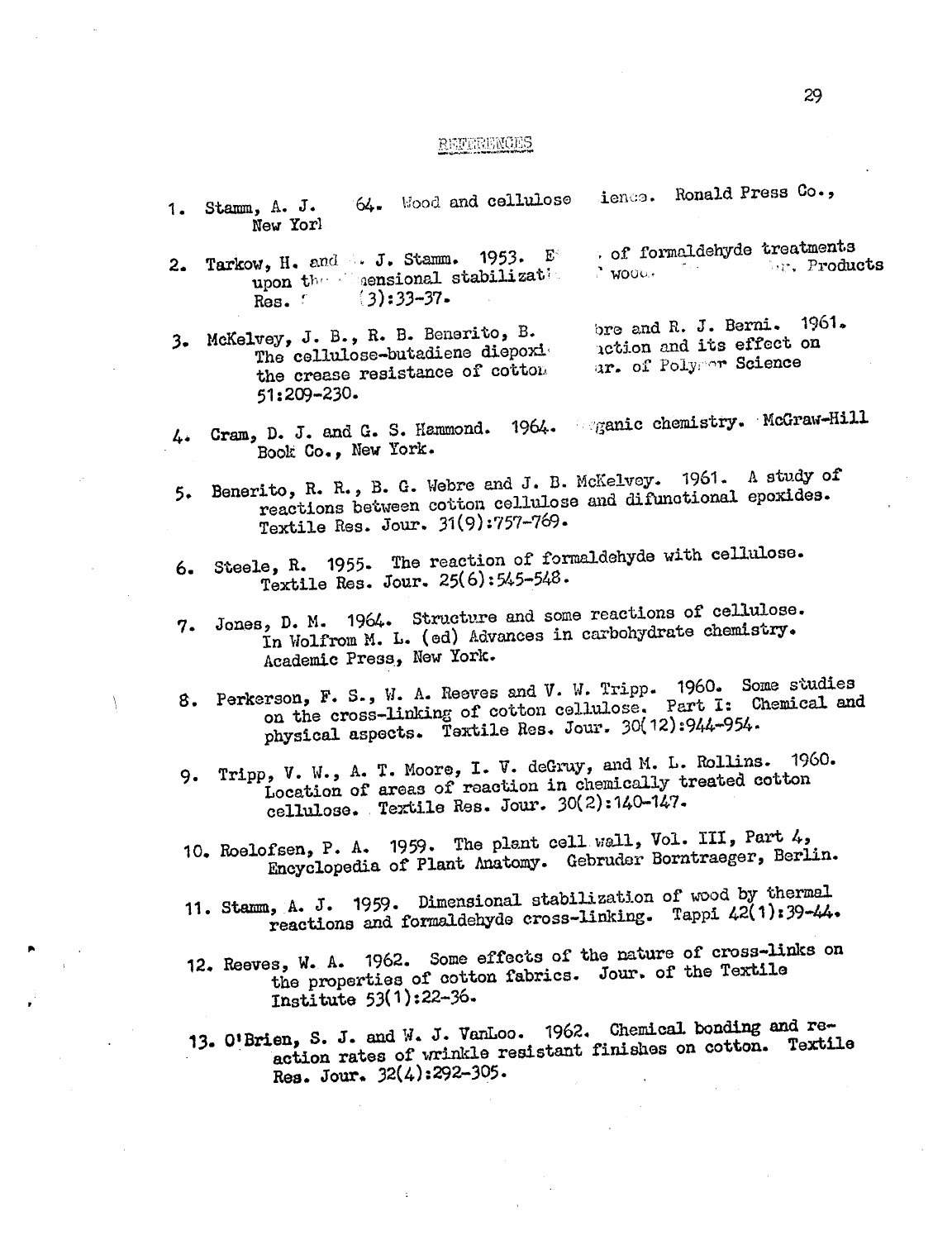- 14. Frick, J. G., B. A. Kottes and J. D. Reid. 1959. Chemical and physical effects of finishing cotton with methylol derivatives of ethyleneurea. Textile Res. Jour.  $29(4):314-322$ .
- 15. Simpson, B. G. 1957. The effect of silicone softnors on resintreated cottons. Am. Dyestuff Reporter 46(26):991-998.
- 16. Sherwood, N. H. 1955. Nitrile latices. A now concept in textile finishing. Am. Dyestuff Reporter  $44(8):262-264$ .
- 17. Chipalkatti, V. B., R. M. Desai, N. B. Saffur, J. Varghese and J. C. Patel. 1963. Studies in cross-linking reactions of cellulose Part I. 1:3-dichloro-2-propanol and its acetyl propionyl and butyryl esters. Textile Res. Jour. 33(4):282-295.
- 18. Veyama, A., M. Araki and T. Goto. 1961. Studies on the dimensional stability of woods. X. Decay resistance of formaldehyde treated woods. Wood Res. 26:67-73.
- 19. Sadoh, T., T. Goto and M. Araki. 1960. Studies on the dimensional stabilization of wood. VIII. Hygroscopicities of formaldehyde treated wood. Jour. of the Japanese Wood Res. Soc. 6(6):242-246.
- 20. Arcenaux, R. L., R. A.'Thjimoto, J. D. Reid and R. M. Reinhardt. 1962. Crosslinking of cotton with gascious formaldehyde. Am. Dyestuff Reporter 51(15):45-52.
- 21. Araki, M. T. Goto, Ii. Goto, and S. Kadita. 1959. Studies on the dimensional stabilization of woods. VI. Effects of reaction temperature and'reriod to the formaldehyde treatment of woods under hydrogen chloride catalyst. Wood. Res. 21:51-60.
- 22. Datye, K. V. and G. M. Nabar. 1960. Studies in the reaction of formaldehyde with cellulose. Textile Res. Jour. 30(1):72-73.
- 23. Klein, E. and B. E. M. Bingham. 1964. The high temperature reaction between formaldehyde and cellulose. Part I: Catalysis. Textile Res. Jour. 34(7):585-593.
- 24. Gruntfest, I. J. and D. D. Gagliardi. 1948. The modification of cellulose by reaction with formaldehyde. Textile'Res. Jour.  $18(11):643 - 650.$
- 25. Goto, T., M. Araki, S. Kadita and R. poto. 1958. Studies on the dimensional stabilization of woods. II. Treatment with formaldehyde under inorganic acid catalysts. Wood Research  $20:1 - 15.$
- 26. Araki, M., T. Goto, R. Goto, and S. Kadita. 1958. Studies on the dimensional stabilization of woods. III. Treatment with formaldehyde under organic acid catalysts. Wood Res. 20:16- 21.